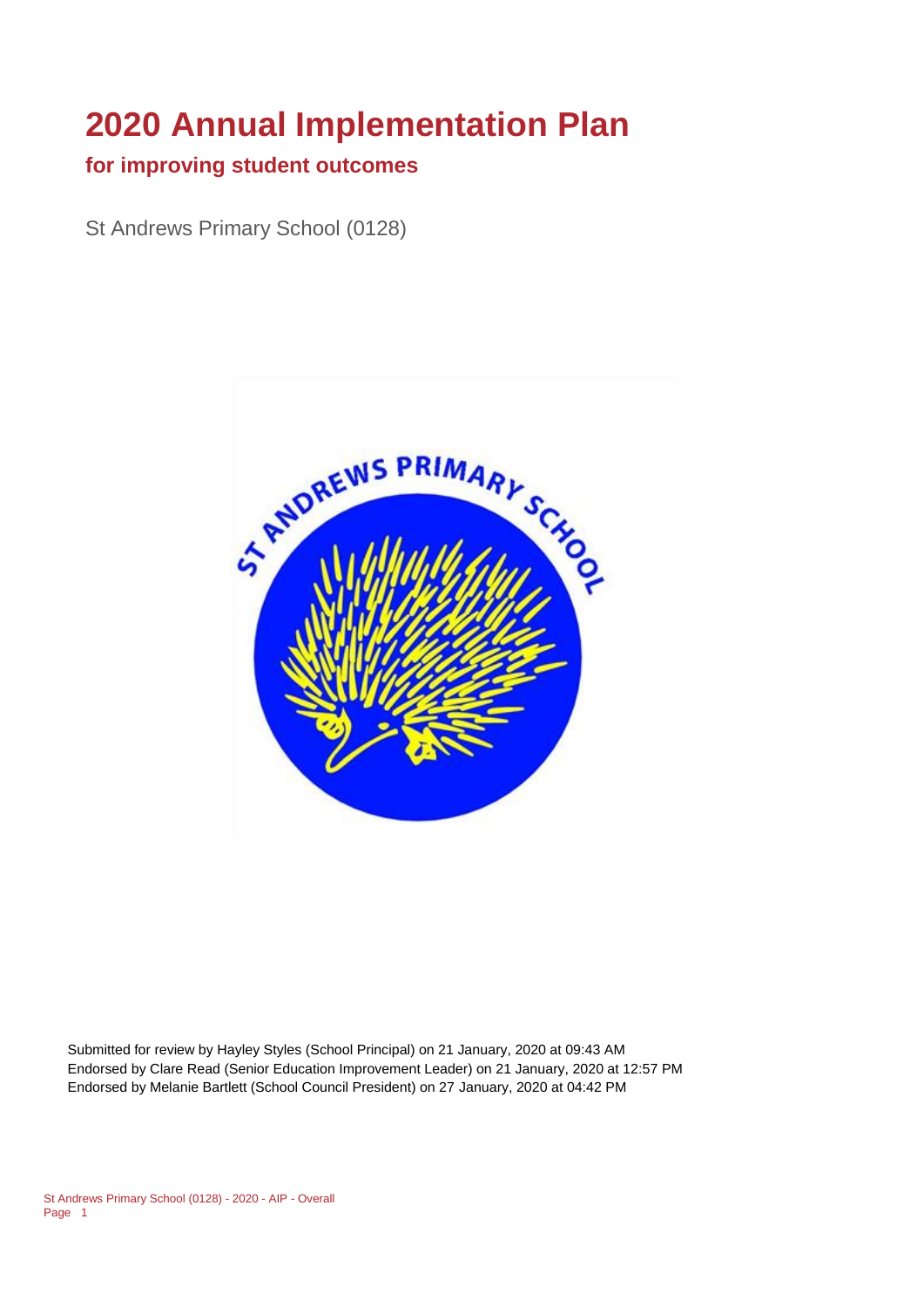# **Self-evaluation Summary - 2020**

| <b>FISO Improvement Model Dimensions</b><br>The 6 High-impact Improvement Initiatives are highlighted below in red. |                                     |  | <b>Self-evaluation Level</b>                   |                                         |
|---------------------------------------------------------------------------------------------------------------------|-------------------------------------|--|------------------------------------------------|-----------------------------------------|
|                                                                                                                     | 드                                   |  | Building practice excellence                   | <b>Emerging moving towards Evolving</b> |
|                                                                                                                     | ౚఀ<br>ence<br>aching ar<br>learning |  | Curriculum planning and assessment             | <b>Emerging moving towards Evolving</b> |
|                                                                                                                     | Excell<br>teachi                    |  | Evidence-based high-impact teaching strategies | Emerging moving towards Evolving        |
|                                                                                                                     |                                     |  | Evaluating impact on learning                  | Evolving                                |

|                            | Building leadership teams           | <b>Emerging moving towards Evolving</b> |
|----------------------------|-------------------------------------|-----------------------------------------|
|                            | Instructional and shared leadership | Evolving                                |
| Professional<br>leadership | Strategic resource management       | Evolving moving towards Embedding       |
|                            | Vision, values and culture          | Evolving moving towards Embedding       |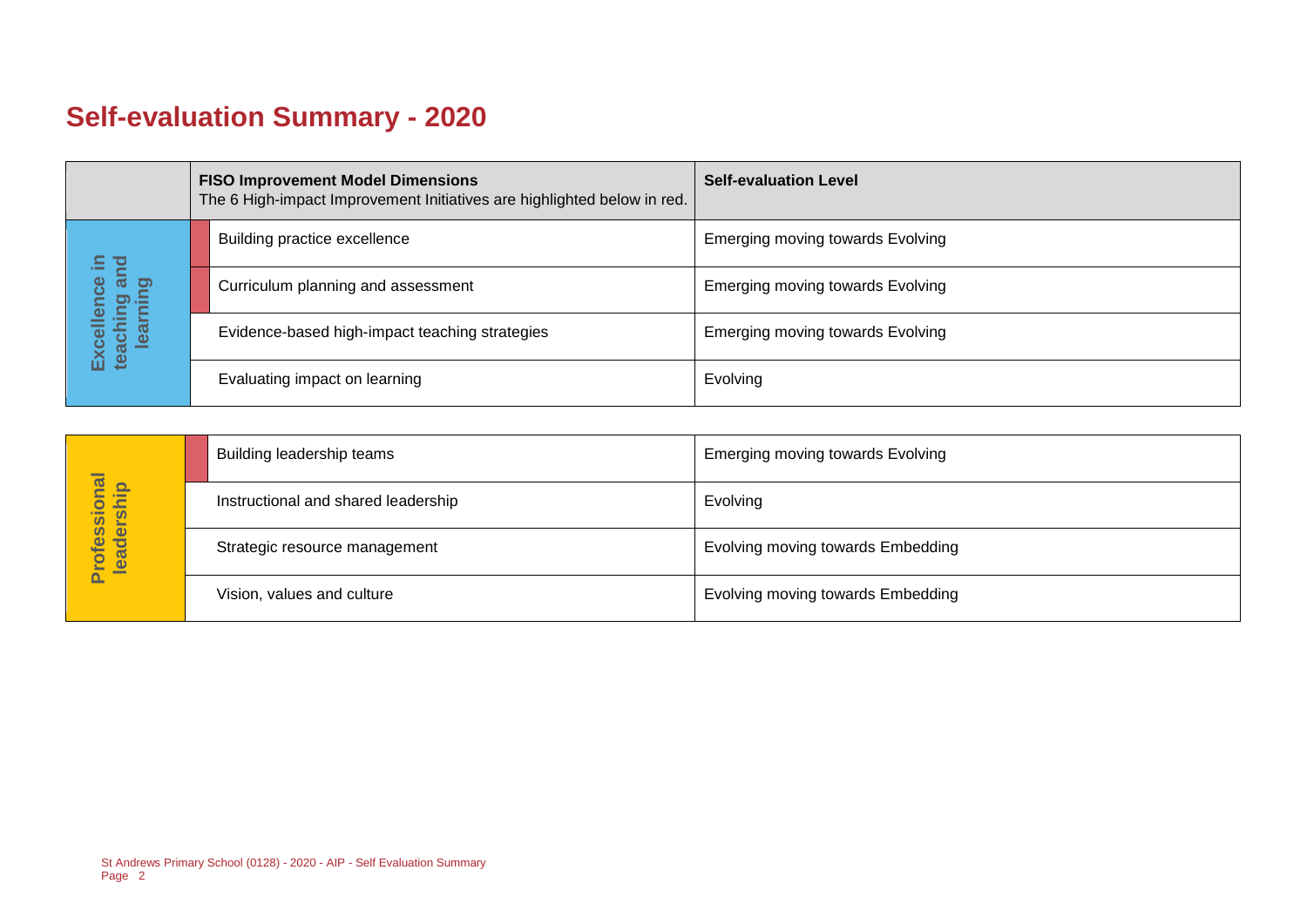| Empowering students and building school pride | Evolving moving towards Embedding       |
|-----------------------------------------------|-----------------------------------------|
| Setting expectations and promoting inclusion  | Evolving moving towards Embedding       |
| Health and wellbeing                          | Embedding                               |
| Intellectual engagement and self-awareness    | <b>Emerging moving towards Evolving</b> |
|                                               |                                         |

| $\equiv$                                | <b>Building communities</b>                  | Embedding                         |
|-----------------------------------------|----------------------------------------------|-----------------------------------|
| 0<br>$\boldsymbol{\omega}$<br><b>E</b>  | Global citizenship                           | Evolving moving towards Embedding |
| ō<br><b>GO</b><br>o)]<br><u>ര</u><br>ပိ | Networks with schools, services and agencies | Embedding                         |
| eng                                     | Parents and carers as partners               | Evolving moving towards Embedding |

|                                        |                                                                         | Empowering students and building scribble pride                        | EVOIVING MOVING towards Embedding                                                                                                                                                                                                                                                                                                                                                                                                                                                                                                                                                                                                                                                                                                                                                                                                                                                        |
|----------------------------------------|-------------------------------------------------------------------------|------------------------------------------------------------------------|------------------------------------------------------------------------------------------------------------------------------------------------------------------------------------------------------------------------------------------------------------------------------------------------------------------------------------------------------------------------------------------------------------------------------------------------------------------------------------------------------------------------------------------------------------------------------------------------------------------------------------------------------------------------------------------------------------------------------------------------------------------------------------------------------------------------------------------------------------------------------------------|
| Positive climate<br>for learning       |                                                                         | Setting expectations and promoting inclusion                           | Evolving moving towards Embedding                                                                                                                                                                                                                                                                                                                                                                                                                                                                                                                                                                                                                                                                                                                                                                                                                                                        |
|                                        | Health and wellbeing                                                    |                                                                        | Embedding                                                                                                                                                                                                                                                                                                                                                                                                                                                                                                                                                                                                                                                                                                                                                                                                                                                                                |
|                                        |                                                                         | Intellectual engagement and self-awareness                             | <b>Emerging moving towards Evolving</b>                                                                                                                                                                                                                                                                                                                                                                                                                                                                                                                                                                                                                                                                                                                                                                                                                                                  |
|                                        |                                                                         |                                                                        |                                                                                                                                                                                                                                                                                                                                                                                                                                                                                                                                                                                                                                                                                                                                                                                                                                                                                          |
|                                        | <b>Building communities</b>                                             |                                                                        | Embedding                                                                                                                                                                                                                                                                                                                                                                                                                                                                                                                                                                                                                                                                                                                                                                                                                                                                                |
| engagement in<br>learning<br>Community | Global citizenship                                                      |                                                                        | Evolving moving towards Embedding                                                                                                                                                                                                                                                                                                                                                                                                                                                                                                                                                                                                                                                                                                                                                                                                                                                        |
|                                        | Networks with schools, services and agencies                            |                                                                        | Embedding                                                                                                                                                                                                                                                                                                                                                                                                                                                                                                                                                                                                                                                                                                                                                                                                                                                                                |
|                                        | Parents and carers as partners                                          |                                                                        | Evolving moving towards Embedding                                                                                                                                                                                                                                                                                                                                                                                                                                                                                                                                                                                                                                                                                                                                                                                                                                                        |
|                                        |                                                                         |                                                                        |                                                                                                                                                                                                                                                                                                                                                                                                                                                                                                                                                                                                                                                                                                                                                                                                                                                                                          |
| Enter your reflective comments         |                                                                         | improvement of specific student opportunities and teacher development. | Working from a positive position, the school staff have worked hard to put a lot of foundations for growth this year.<br>Professional learning, growth and development has been encouraged, and teachers have put a lot of work into creating<br>documentation to be used to guide teaching, learning and assessment. A lot of work was put into reviewing the school's<br>Visions and Values. The school's community was invited to take part in a lot of reflective discussions and communication<br>processes were focused on for improvement. Future focuses will be on refining the school's developmental plan for the<br>improvement of teaching and learning and providing more opportunities for teachers to reflect on their own practice in line<br>with student progress. We will also focus on continuing to strengthen the relationship with local schools to focus on the |
| <b>Considerations for 2020</b>         |                                                                         |                                                                        | The staff need to have a clear professional development plan. Using Inquiry Cycles to improve their knowledge and use of:<br>assessment and data, effective teaching strategies, & curriculum delivery and development.<br>The School Wide Positive Behaviour Program needs to be followed, reviewed and refined so as to ensure student behaviour<br>within classrooms and the school continue to improve. In line with this, opportunities for student voice and agency need to<br>be improved, integrating seamlessly in processes of whole school and individual class planning and action.                                                                                                                                                                                                                                                                                          |
| Page 3                                 | St Andrews Primary School (0128) - 2020 - AIP - Self Evaluation Summary |                                                                        |                                                                                                                                                                                                                                                                                                                                                                                                                                                                                                                                                                                                                                                                                                                                                                                                                                                                                          |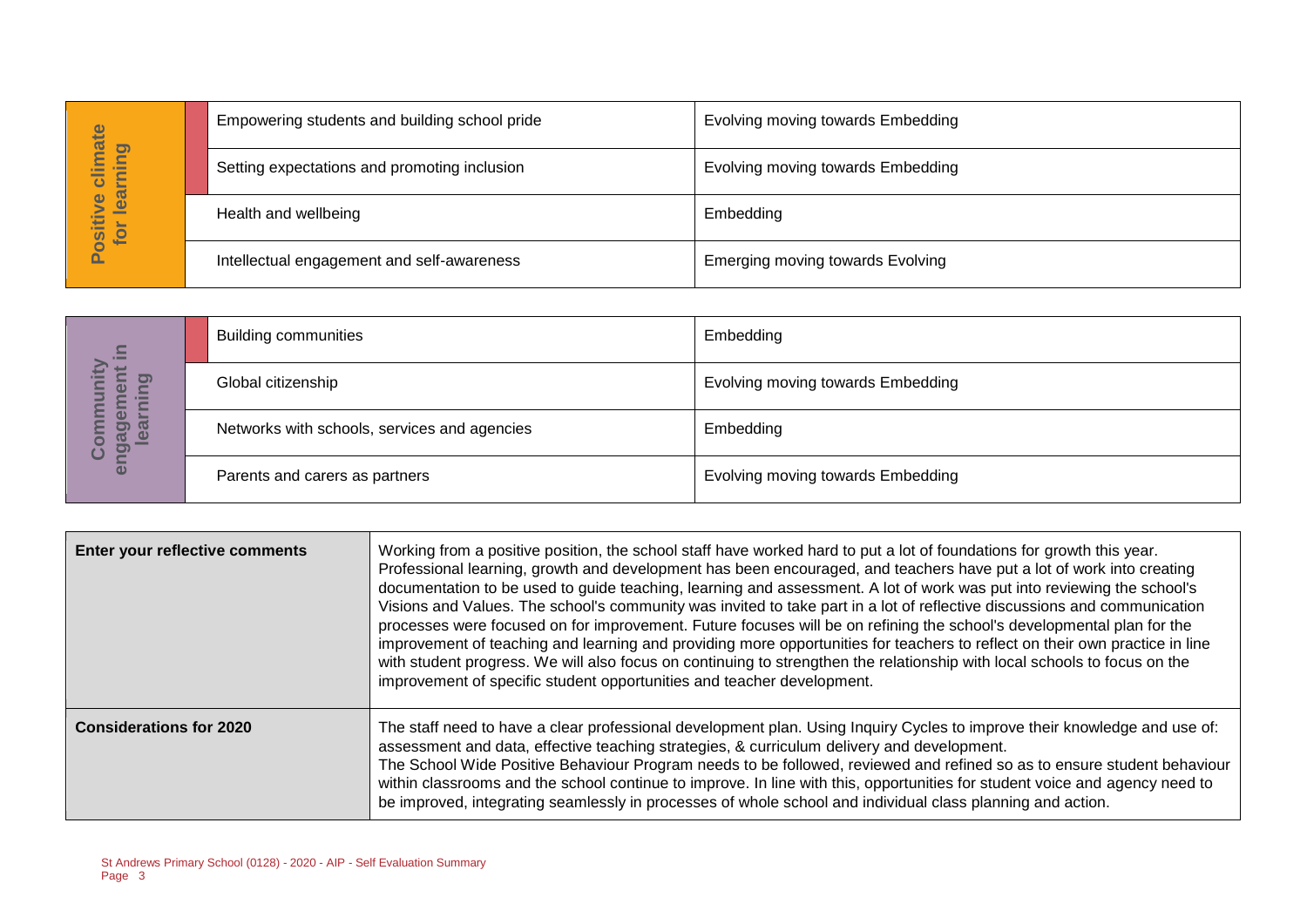With the creation of the new school values, and new focuses from the 2018 review, communication needs to continue to improve with the community so as to involve them in a more thorough, positive manner.

**Documents that support this plan**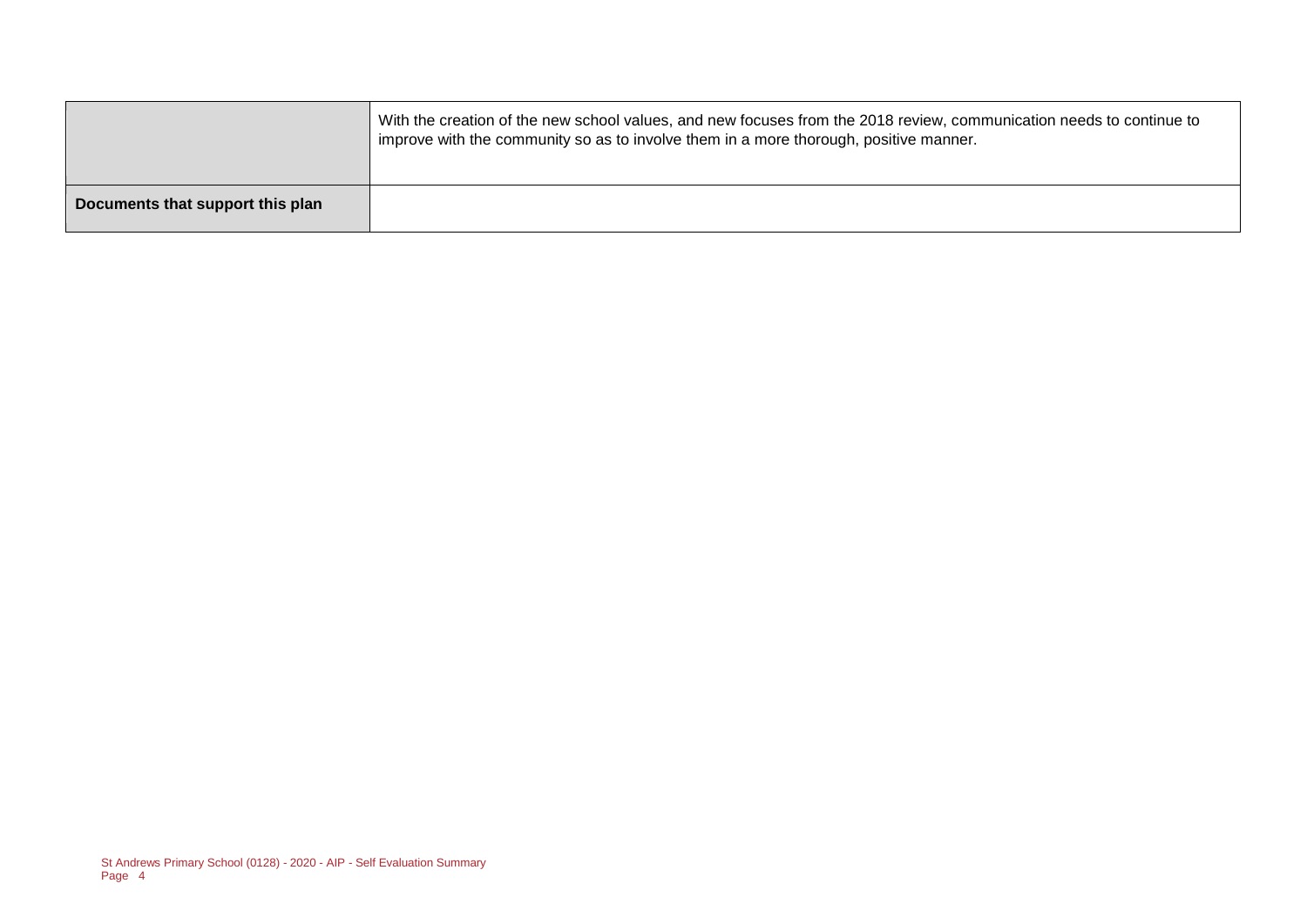# **SSP Goals Targets and KIS**

| Goal 1                                                                     | Improve student outcomes in reading and writing.                                                                         |
|----------------------------------------------------------------------------|--------------------------------------------------------------------------------------------------------------------------|
| Target 1.1                                                                 | NAPLAN high growth to be at or above 25 per cent for reading.                                                            |
|                                                                            | NAPLAN low growth to be at or below 20 per cent for reading.                                                             |
|                                                                            |                                                                                                                          |
| Target 1.2                                                                 | NAPLAN high growth to be at or above 25 per cent for writing.                                                            |
|                                                                            | NAPLAN low growth to be at or below 20 per cent for writing.                                                             |
|                                                                            |                                                                                                                          |
| Target 1.3                                                                 | All students to make 12 months growth (using triangulated data) in one academic year according to Teacher judgement.     |
|                                                                            |                                                                                                                          |
| <b>Key Improvement Strategy 1.a</b><br>Curriculum planning and assessment  | Develop a broad and viable curriculum. (CPA)                                                                             |
| <b>Key Improvement Strategy 1.b</b><br><b>Building practice excellence</b> | Build the capacity of all staff to use high impact teaching strategies. (BPE)                                            |
| <b>Key Improvement Strategy 1.c</b><br>Curriculum planning and assessment  | Develop consistent and collaborative assessment practices which inform teaching and learning and measure<br>growth.(CPA) |
| Goal 2                                                                     | Increase student agency in learning.                                                                                     |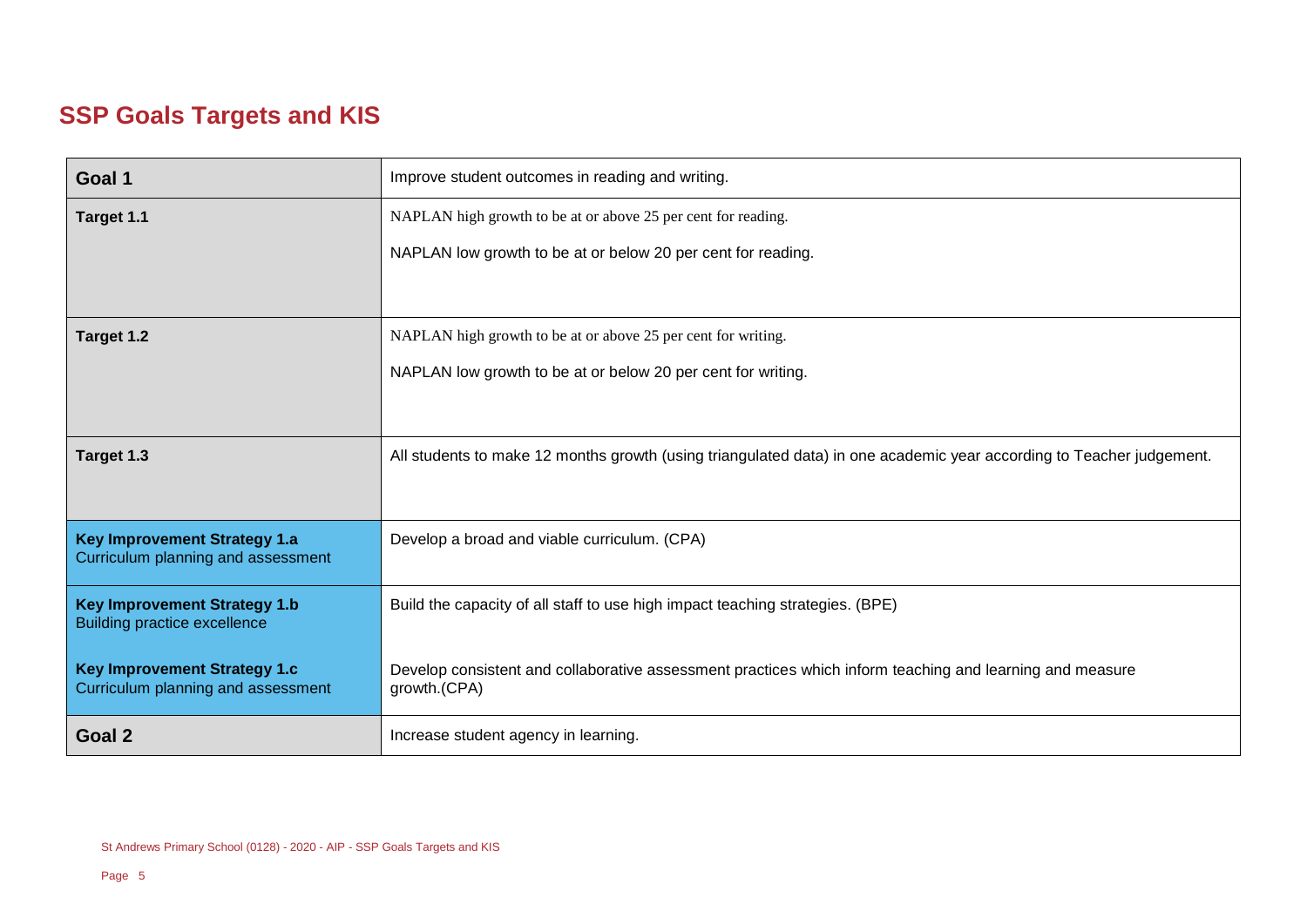| Target 2.1                                                                       | Student opinion related to Effective teaching practices for cognitive engagement to be 90 per cent positive.                                          |
|----------------------------------------------------------------------------------|-------------------------------------------------------------------------------------------------------------------------------------------------------|
| Target 2.2                                                                       | Staff Opinion related to Academic emphasis, Collective efficacy, Viable curriculum and Collective focus on learning to be<br>at or above 80 per cent. |
| Target 2.3                                                                       | Parent opinion related to General satisfaction to be at or above 85 per cent positive.                                                                |
| Key Improvement Strategy 2.a<br>Empowering students and building school<br>pride | Embed a whole school approach to the delivery of differentiated learning, feedback and high expectations.                                             |
| Key Improvement Strategy 2.b<br>Empowering students and building school<br>pride | Develop classroom structures and processes which support learner agency.                                                                              |

 $\mathbf{r}$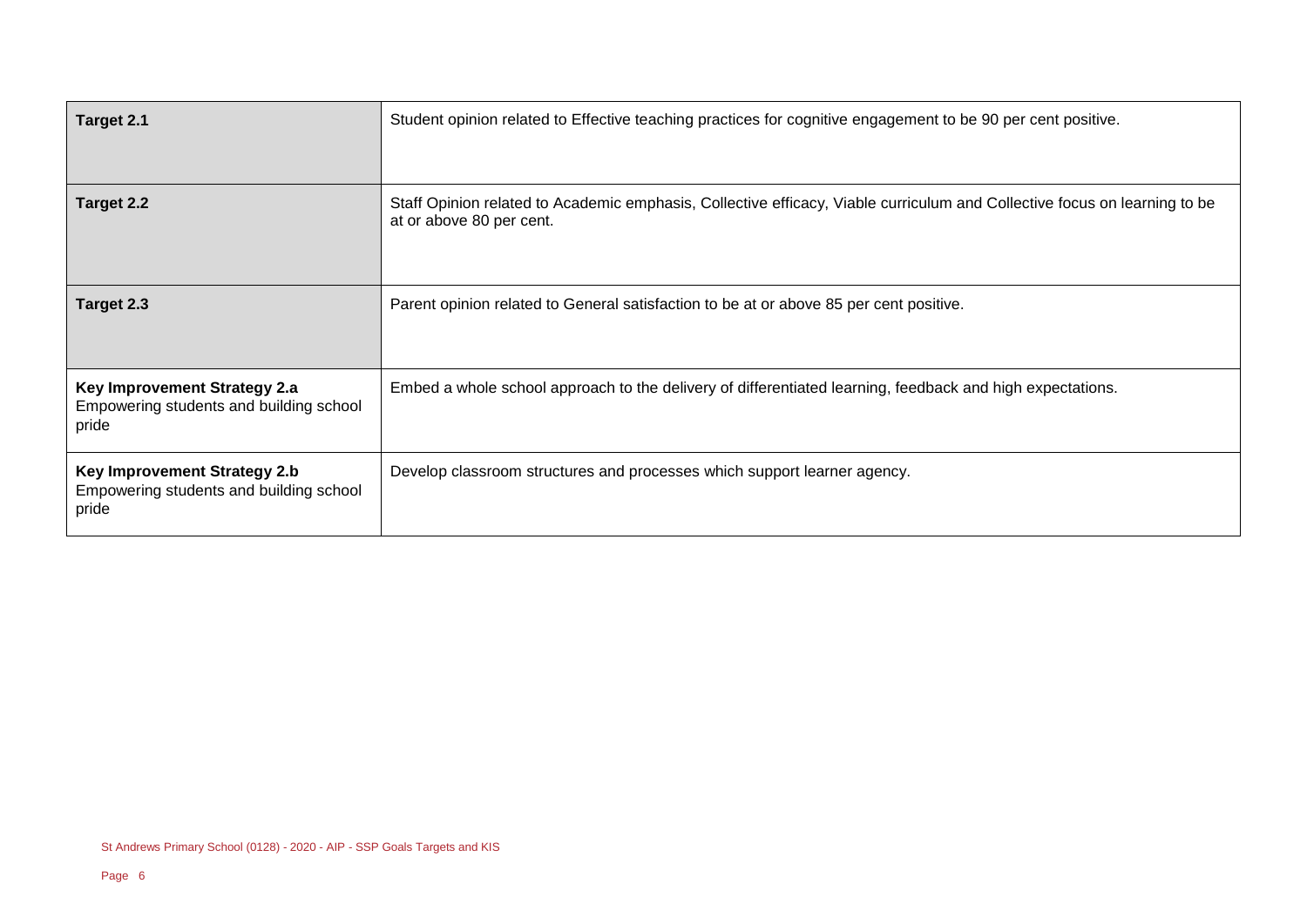## **Select Annual Goals and KIS**

| <b>Four Year Strategic Goals</b>                    | Is this<br>selected for<br>focus this<br>year? | <b>Four Year Strategic Targets</b>                                                                                            | 12 month target<br>The 12 month target is an incremental step<br>towards meeting the 4-year target, using the<br>same data set.                                                                                              |
|-----------------------------------------------------|------------------------------------------------|-------------------------------------------------------------------------------------------------------------------------------|------------------------------------------------------------------------------------------------------------------------------------------------------------------------------------------------------------------------------|
| Improve student outcomes in reading<br>and writing. | Yes                                            | NAPLAN high growth to be at or above 25 per cent for reading.<br>NAPLAN low growth to be at or below 20 per cent for reading. | 2019<br>NAPLAN high growth was 30% in<br>Reading.<br>NAPLAN low growth was 17% in<br>Reading.<br>2020<br>NAPLAN high growth to be at or above<br>35% for Reading.<br>NAPLAN low growth to be at or below<br>15% for Reading. |
|                                                     |                                                | NAPLAN high growth to be at or above 25 per cent for writing.<br>NAPLAN low growth to be at or below 20 per cent for writing. | 2019<br>NAPLAN high growth was 20% in Writing.<br>NAPLAN low growth was 20% in Writing.<br>2020<br>NAPLAN high growth to be at or above<br>25% for Writing.<br>NAPLAN low growth to be at or below<br>15% for Writing.       |
|                                                     |                                                | All students to make 12 months growth (using triangulated data) in<br>one academic year according to Teacher judgement.       | 2019<br>This year 90% of students made 12<br>months growth in Reading and 92% of<br>students made 12 months growth in<br>Writing.                                                                                            |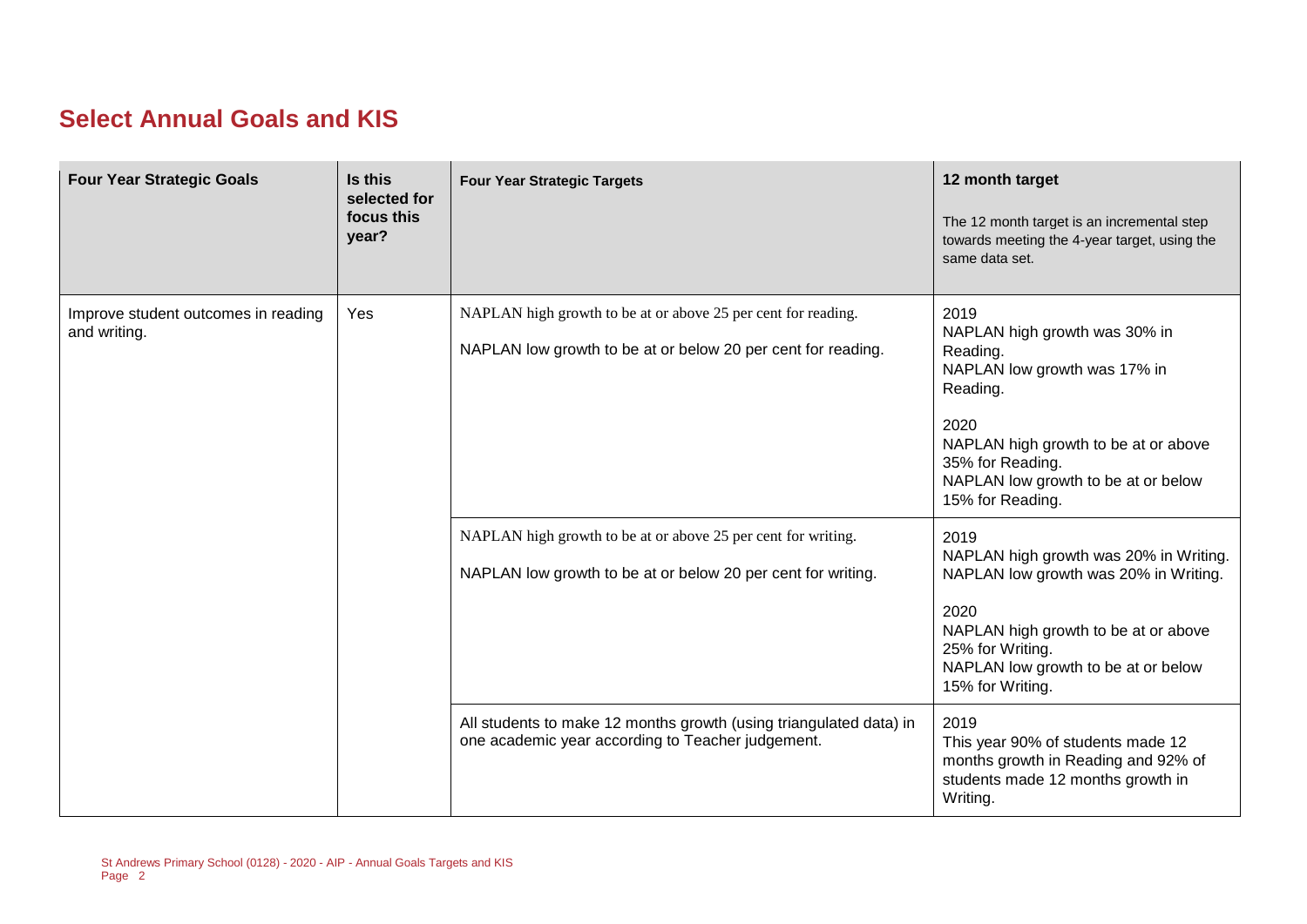|                                      |     |                                                                                                                                                          | 2020<br>95% students to make 12 months growth<br>(using triangulated data) in one academic<br>year according to Teacher Judgement.                                                                                                                                                                                                                                                                  |
|--------------------------------------|-----|----------------------------------------------------------------------------------------------------------------------------------------------------------|-----------------------------------------------------------------------------------------------------------------------------------------------------------------------------------------------------------------------------------------------------------------------------------------------------------------------------------------------------------------------------------------------------|
| Increase student agency in learning. | Yes | Student opinion related to Effective teaching practices for cognitive<br>engagement to be 90 per cent positive.                                          | 2019<br>This year student opinion related to<br><b>Effective Teaching Practices for Cognitive</b><br>Engagement was 77% positive.<br>2020<br>Student opinion related to Effective<br><b>Teaching Practices for Cognitive</b><br>Engagement to be 83% positive.                                                                                                                                      |
|                                      |     | Staff Opinion related to Academic emphasis, Collective efficacy,<br>Viable curriculum and Collective focus on learning to be at or above<br>80 per cent. | 2019<br>Staff Opinion related to Academic<br>emphasis, Collective efficacy, Viable<br>curriculum and Collective focus on<br>learning was 45% positive, 65% positive,<br>50% and 67% respectively, averaging<br>56% positive.<br>2020<br>Staff Opinion related to Academic<br>emphasis, Collective efficacy, Viable<br>curriculum and Collective focus on<br>learning to be at or above 68 per cent. |
|                                      |     | Parent opinion related to General satisfaction to be at or above 85<br>per cent positive.                                                                | 2019<br>Parent opinion related to General<br>satisfaction was 75% positive.<br>2020<br>Parent opinion related to General<br>satisfaction to be at or above 80 per cent<br>positive.                                                                                                                                                                                                                 |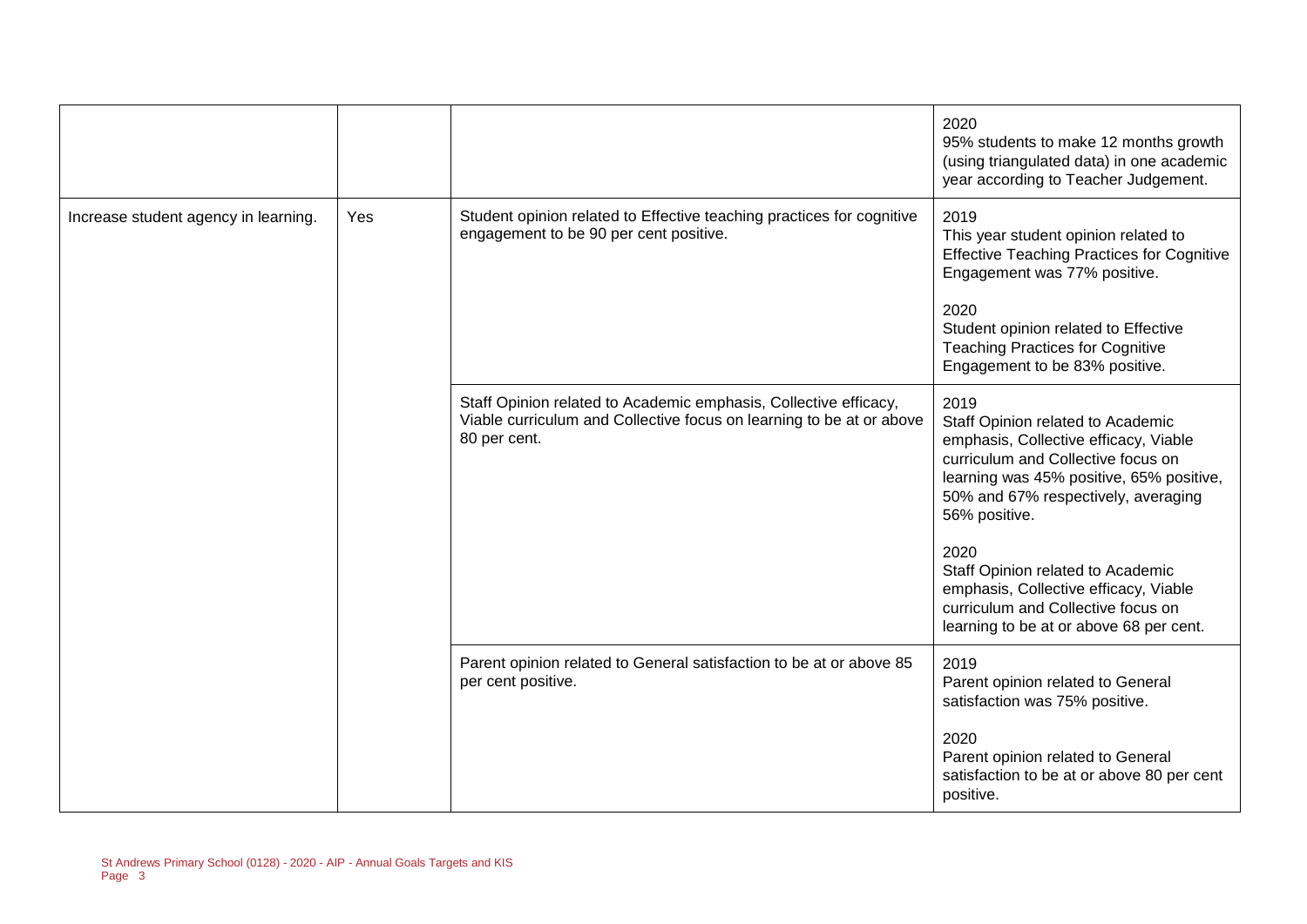| Goal 1                                                  | Improve student outcomes in reading and writing.                                                                                                                                                                                                         |                                              |  |
|---------------------------------------------------------|----------------------------------------------------------------------------------------------------------------------------------------------------------------------------------------------------------------------------------------------------------|----------------------------------------------|--|
| 12 Month Target 1.1                                     | 2019<br>NAPLAN high growth was 30% in Reading.<br>NAPLAN low growth was 17% in Reading.<br>2020                                                                                                                                                          |                                              |  |
|                                                         | NAPLAN high growth to be at or above 35% for Reading.<br>NAPLAN low growth to be at or below 15% for Reading.                                                                                                                                            |                                              |  |
| 12 Month Target 1.2                                     | 2019<br>NAPLAN high growth was 20% in Writing.<br>NAPLAN low growth was 20% in Writing.                                                                                                                                                                  |                                              |  |
|                                                         |                                                                                                                                                                                                                                                          |                                              |  |
| 12 Month Target 1.3                                     | 2019<br>This year 90% of students made 12 months growth in Reading and 92% of students made 12 months growth in Writing.<br>2020<br>95% students to make 12 months growth (using triangulated data) in one academic year according to Teacher Judgement. |                                              |  |
| <b>Key Improvement Strategies</b>                       |                                                                                                                                                                                                                                                          | Is this KIS selected for focus this<br>year? |  |
| KIS <sub>1</sub><br>Curriculum planning and assessment  | Develop a broad and viable curriculum. (CPA)                                                                                                                                                                                                             | Yes                                          |  |
| KIS <sub>2</sub><br><b>Building practice excellence</b> | Build the capacity of all staff to use high impact teaching strategies. (BPE)                                                                                                                                                                            | Yes                                          |  |
| KIS <sub>3</sub>                                        | Develop consistent and collaborative assessment practices which inform teaching and<br>learning and measure growth.(CPA)                                                                                                                                 | Yes                                          |  |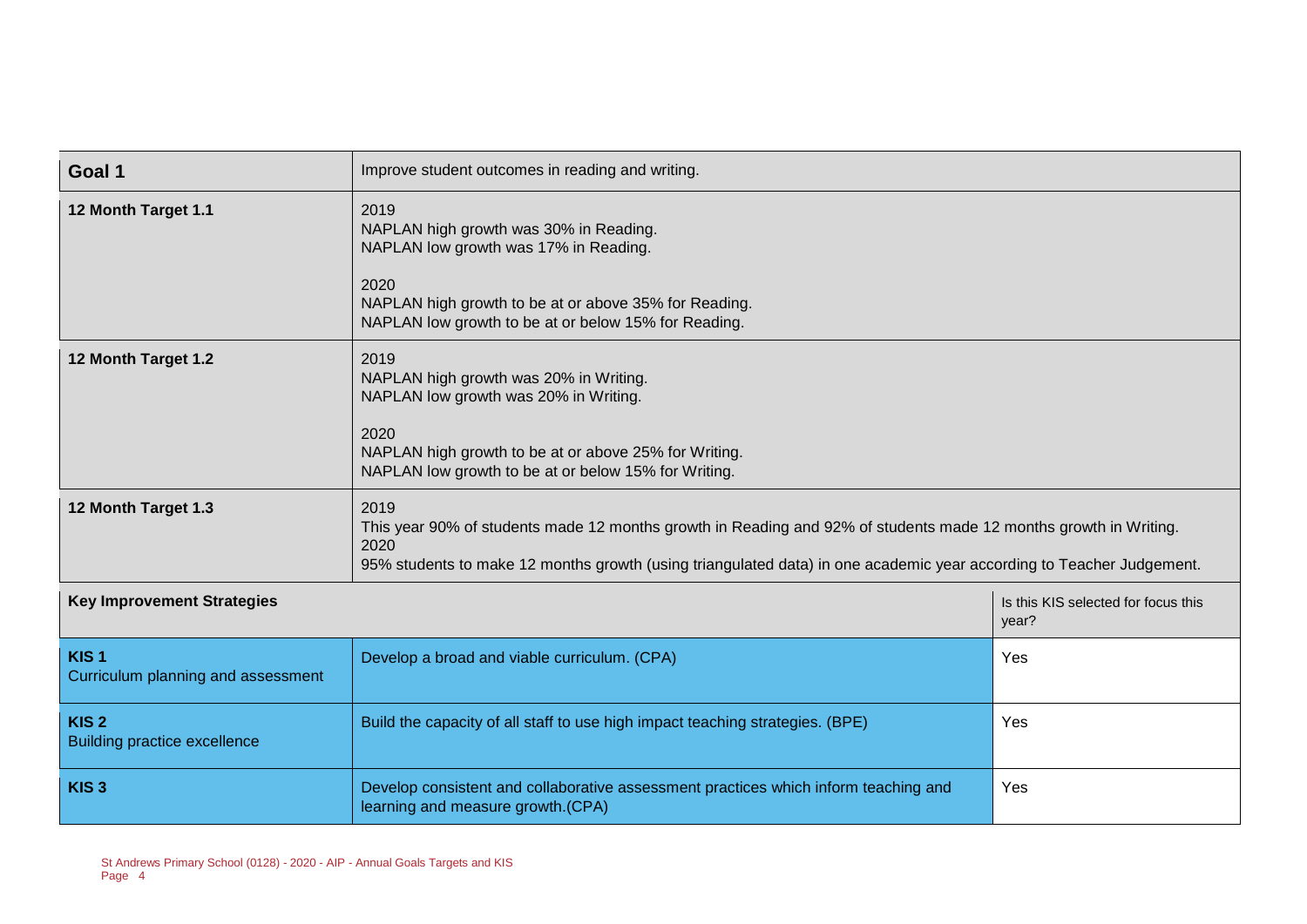| Curriculum planning and assessment                                                                                                                                                                                                                                                        |                                                                                                                                                                                                                                                                                                                                                                                   |                                              |  |
|-------------------------------------------------------------------------------------------------------------------------------------------------------------------------------------------------------------------------------------------------------------------------------------------|-----------------------------------------------------------------------------------------------------------------------------------------------------------------------------------------------------------------------------------------------------------------------------------------------------------------------------------------------------------------------------------|----------------------------------------------|--|
| Explain why the school has selected this<br>KIS as a focus for this year. Please make<br>reference to the self-evaluation, relevant<br>school data, the progress against School<br>Strategic Plan (SSP) goals, targets, and the<br>diagnosis of issues requiring particular<br>attention. | 1. To continue the use and creation of new planning documents.<br>2. Teachers need to focus on the professional development of HITS in line with implementation of the new Instructional Model<br>3. Use new documents, embed the use of the Assessment Schedule and focus monthly meetings on data                                                                               |                                              |  |
| Goal 2                                                                                                                                                                                                                                                                                    | Increase student agency in learning.                                                                                                                                                                                                                                                                                                                                              |                                              |  |
| 12 Month Target 2.1                                                                                                                                                                                                                                                                       | 2019<br>This year student opinion related to Effective Teaching Practices for Cognitive Engagement was 77% positive.<br>2020<br>Student opinion related to Effective Teaching Practices for Cognitive Engagement to be 83% positive.                                                                                                                                              |                                              |  |
| 12 Month Target 2.2                                                                                                                                                                                                                                                                       | 2019<br>Staff Opinion related to Academic emphasis, Collective efficacy, Viable curriculum and Collective focus on learning was 45%<br>positive, 65% positive, 50% and 67% respectively, averaging 56% positive.<br>2020<br>Staff Opinion related to Academic emphasis, Collective efficacy, Viable curriculum and Collective focus on learning to be at or<br>above 68 per cent. |                                              |  |
| 12 Month Target 2.3                                                                                                                                                                                                                                                                       | 2019<br>Parent opinion related to General satisfaction was 75% positive.<br>2020<br>Parent opinion related to General satisfaction to be at or above 80 per cent positive.                                                                                                                                                                                                        |                                              |  |
| <b>Key Improvement Strategies</b>                                                                                                                                                                                                                                                         |                                                                                                                                                                                                                                                                                                                                                                                   | Is this KIS selected for focus this<br>year? |  |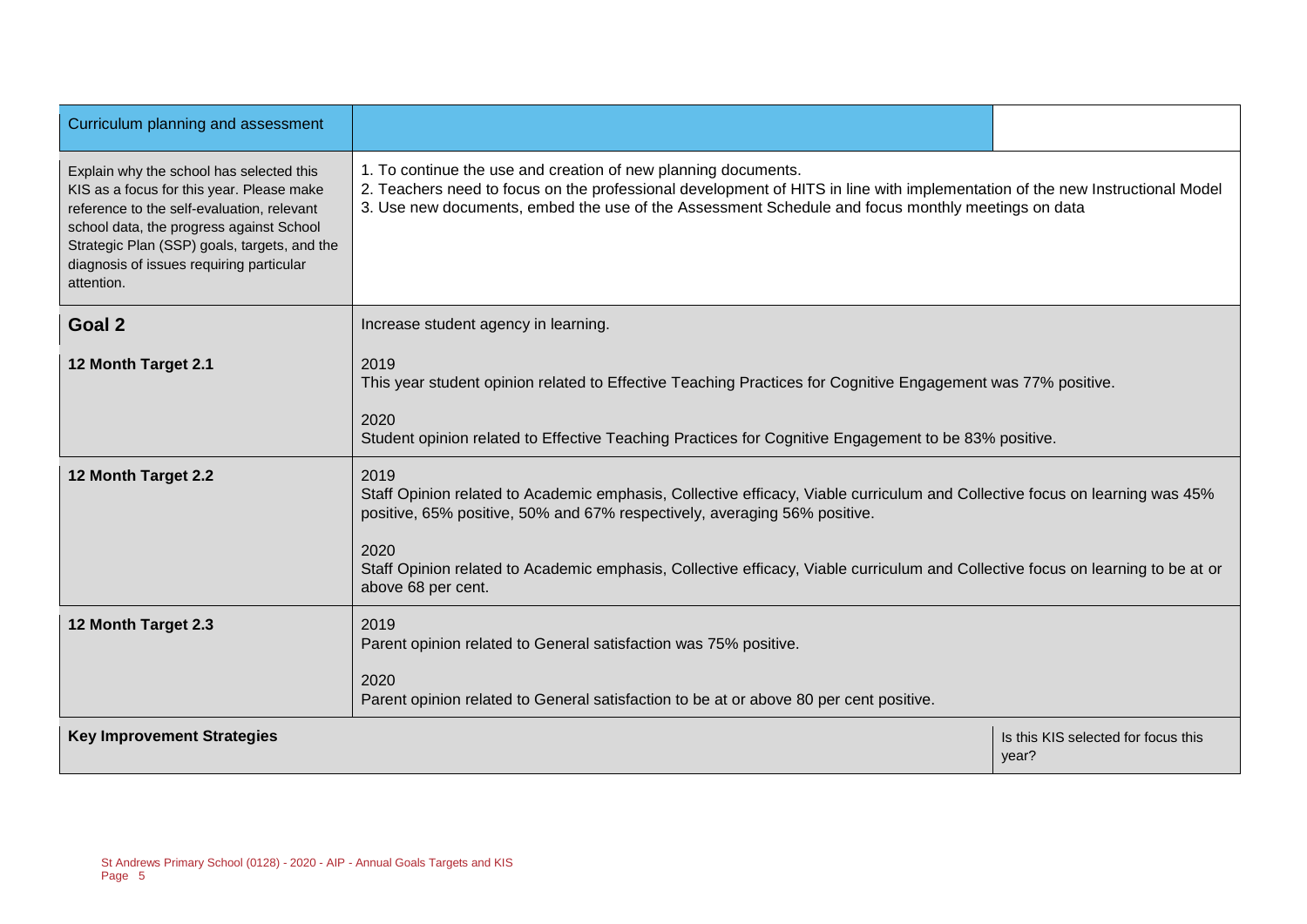| KIS <sub>1</sub><br>Empowering students and building<br>school pride                                                                                                                                                                                                                      | Embed a whole school approach to the delivery of differentiated learning, feedback and<br>high expectations.                                                                                                                                                                                                                                                      | Yes |
|-------------------------------------------------------------------------------------------------------------------------------------------------------------------------------------------------------------------------------------------------------------------------------------------|-------------------------------------------------------------------------------------------------------------------------------------------------------------------------------------------------------------------------------------------------------------------------------------------------------------------------------------------------------------------|-----|
| KIS <sub>2</sub><br>Empowering students and building<br>school pride                                                                                                                                                                                                                      | Develop classroom structures and processes which support learner agency.                                                                                                                                                                                                                                                                                          | Yes |
| Explain why the school has selected this<br>KIS as a focus for this year. Please make<br>reference to the self-evaluation, relevant<br>school data, the progress against School<br>Strategic Plan (SSP) goals, targets, and the<br>diagnosis of issues requiring particular<br>attention. | 1. In line with new Instructional Model and consistency of goals setting<br>1. SWPBS - focus on providing feedback and high expectations<br>2. Instructional Model - Conferencing and goal setting to promote Student Agency<br>2. Viewing whole school planning with the lens of student agency - excursions/special days<br>2. Refine and improve SRC practices |     |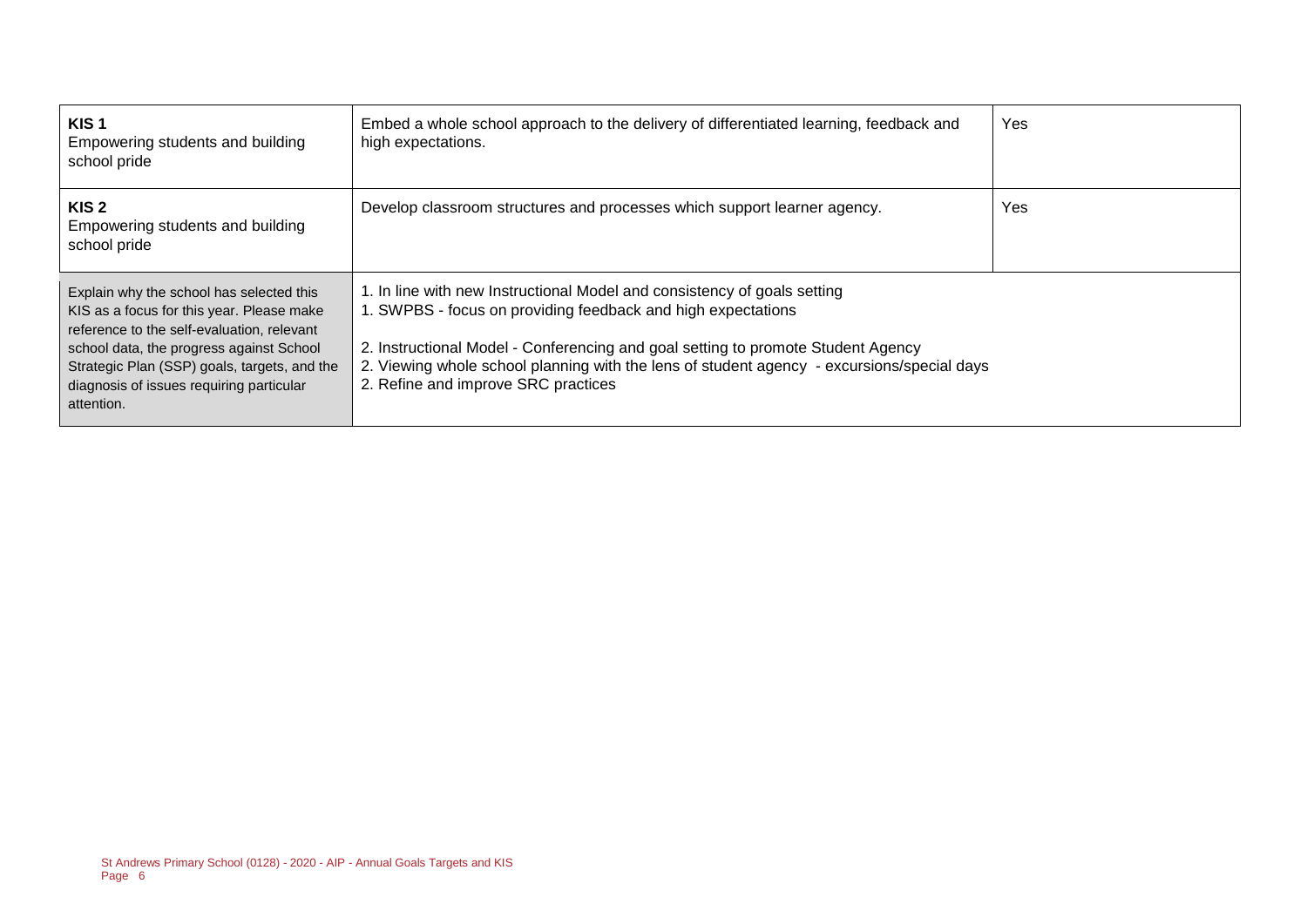## **Define Actions, Outcomes and Activities**

| Goal 1                                                    | Improve student outcomes in reading and writing.                                                                                                                                                                                                         |
|-----------------------------------------------------------|----------------------------------------------------------------------------------------------------------------------------------------------------------------------------------------------------------------------------------------------------------|
| 12 Month Target 1.1                                       | 2019<br>NAPLAN high growth was 30% in Reading.<br>NAPLAN low growth was 17% in Reading.<br>2020<br>NAPLAN high growth to be at or above 35% for Reading.<br>NAPLAN low growth to be at or below 15% for Reading.                                         |
| 12 Month Target 1.2                                       | 2019<br>NAPLAN high growth was 20% in Writing.<br>NAPLAN low growth was 20% in Writing.<br>2020<br>NAPLAN high growth to be at or above 25% for Writing.<br>NAPLAN low growth to be at or below 15% for Writing.                                         |
| 12 Month Target 1.3                                       | 2019<br>This year 90% of students made 12 months growth in Reading and 92% of students made 12 months growth in Writing.<br>2020<br>95% students to make 12 months growth (using triangulated data) in one academic year according to Teacher Judgement. |
| KIS <sub>1</sub><br>Curriculum planning and<br>assessment | Develop a broad and viable curriculum. (CPA)                                                                                                                                                                                                             |
| <b>Actions</b>                                            | Ensure consistent understanding, use and implementation of the whole school Literacy and Inquiry curriculum documents.                                                                                                                                   |
| <b>Outcomes</b>                                           | Leaders will:<br>- Regularly monitor use of the Writing and Inquiry Planners<br>- Assist teachers to use tools to track planning and student development<br>- Model and promote high level classroom practice in the provision of curriculum             |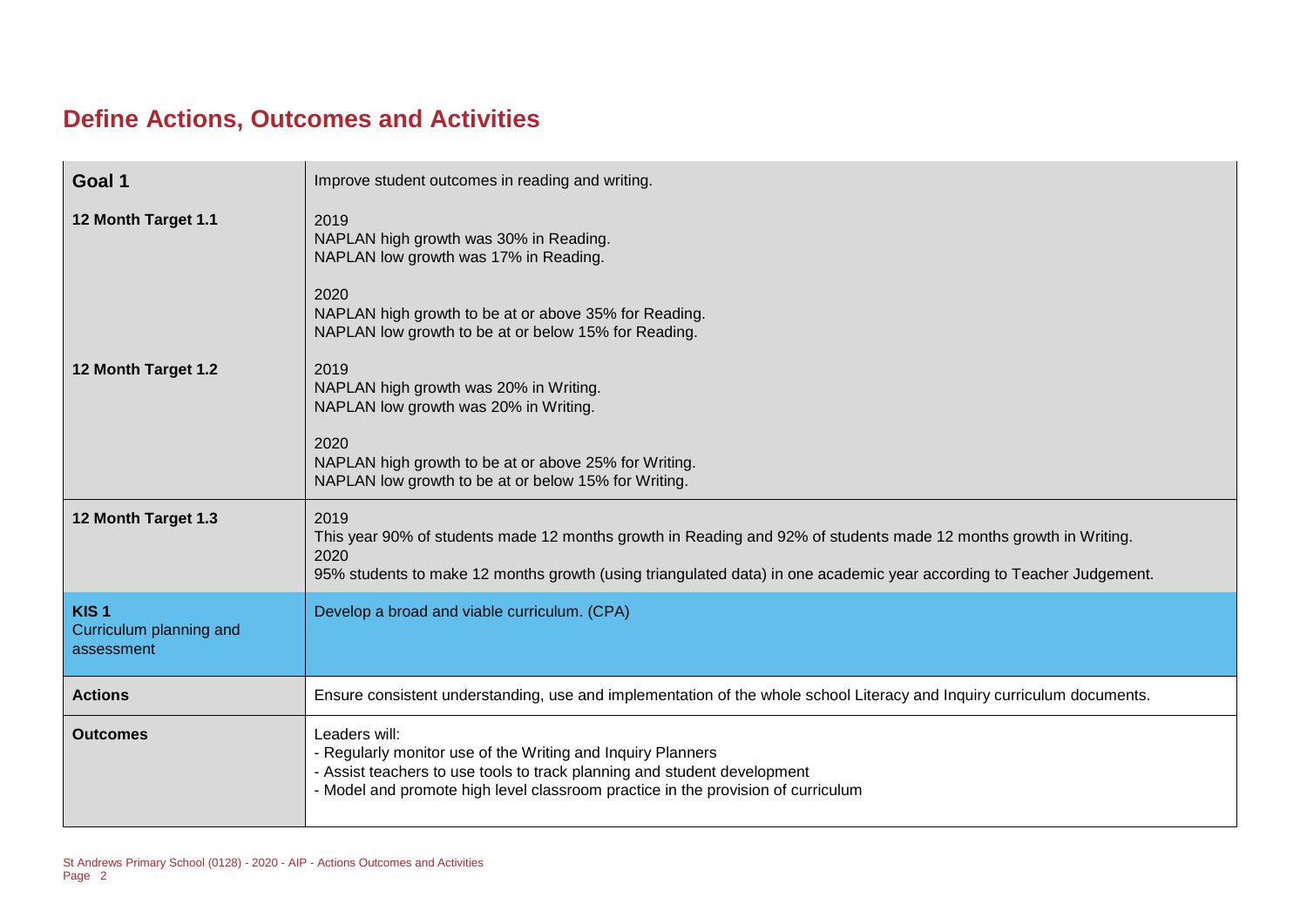|                                                                                                                                   | Teachers will:<br>- Have a developed knowledge of the Victorian Curriculum<br>- Consistently use school wide documentation for the planning and delivery of Literacy and Inquiry topics<br>- Regularly monitor the use of the Writing and Inquiry Planners in SIT meetings<br>- Track student learning and provide feedback to students and parents<br>Students will:<br>- Identify the learning outcomes of units of work and individual lessons<br>- Understand their own skills and learning goals in line with unit outcomes                                                                            |                                    |                                 |                                  |                                                             |
|-----------------------------------------------------------------------------------------------------------------------------------|-------------------------------------------------------------------------------------------------------------------------------------------------------------------------------------------------------------------------------------------------------------------------------------------------------------------------------------------------------------------------------------------------------------------------------------------------------------------------------------------------------------------------------------------------------------------------------------------------------------|------------------------------------|---------------------------------|----------------------------------|-------------------------------------------------------------|
| <b>Success Indicators</b>                                                                                                         | Leaders > Minutes from staff and SIT meetings demonstrate effective use and monitoring of school planning documents,<br>Professional Learning presentations address these specific learning intentions<br>Teachers > Teachers use whole school planning documents, Planning documents show evidence of curriculum monitoring, PDP<br>goals address the use of whole school documentation for tracking of curriculum and student development.<br>Students > Documentation of Individual goals and progression within the Victorian Curriculum, reports reflect evidence of growth in<br>line with curriculum |                                    |                                 |                                  |                                                             |
| <b>Activities and Milestones</b>                                                                                                  |                                                                                                                                                                                                                                                                                                                                                                                                                                                                                                                                                                                                             | Who                                | Is this a PL<br><b>Priority</b> | When                             | <b>Budget</b>                                               |
| Provide professional learning to teachers in the use of Compass to<br>track student progression through the Victorian Curriculum. |                                                                                                                                                                                                                                                                                                                                                                                                                                                                                                                                                                                                             | $\triangledown$ Principal          | $\overline{M}$ PLP<br>Priority  | from:<br>Term 1<br>to:<br>Term 2 | \$300.00<br>$\triangleright$ Equity funding will<br>be used |
| Monitoring the use of Writing and Inquiry Planning Documents<br>regularly at School Improvement Team meetings.                    |                                                                                                                                                                                                                                                                                                                                                                                                                                                                                                                                                                                                             | $\overline{\mathbf{M}}$ Teacher(s) | $\Box$ PLP<br>Priority          | from:<br>Term 1<br>to:<br>Term 4 | \$0.00<br>$\Box$ Equity funding will<br>be used             |
| Development and implementation of professional learning program<br>to support staff understanding of the Victorian Curriculum.    |                                                                                                                                                                                                                                                                                                                                                                                                                                                                                                                                                                                                             | $\triangleright$ Principal         | $\overline{M}$ PLP<br>Priority  | from:<br>Term 1<br>to:<br>Term 4 | \$0.00<br>$\Box$ Equity funding will<br>be used             |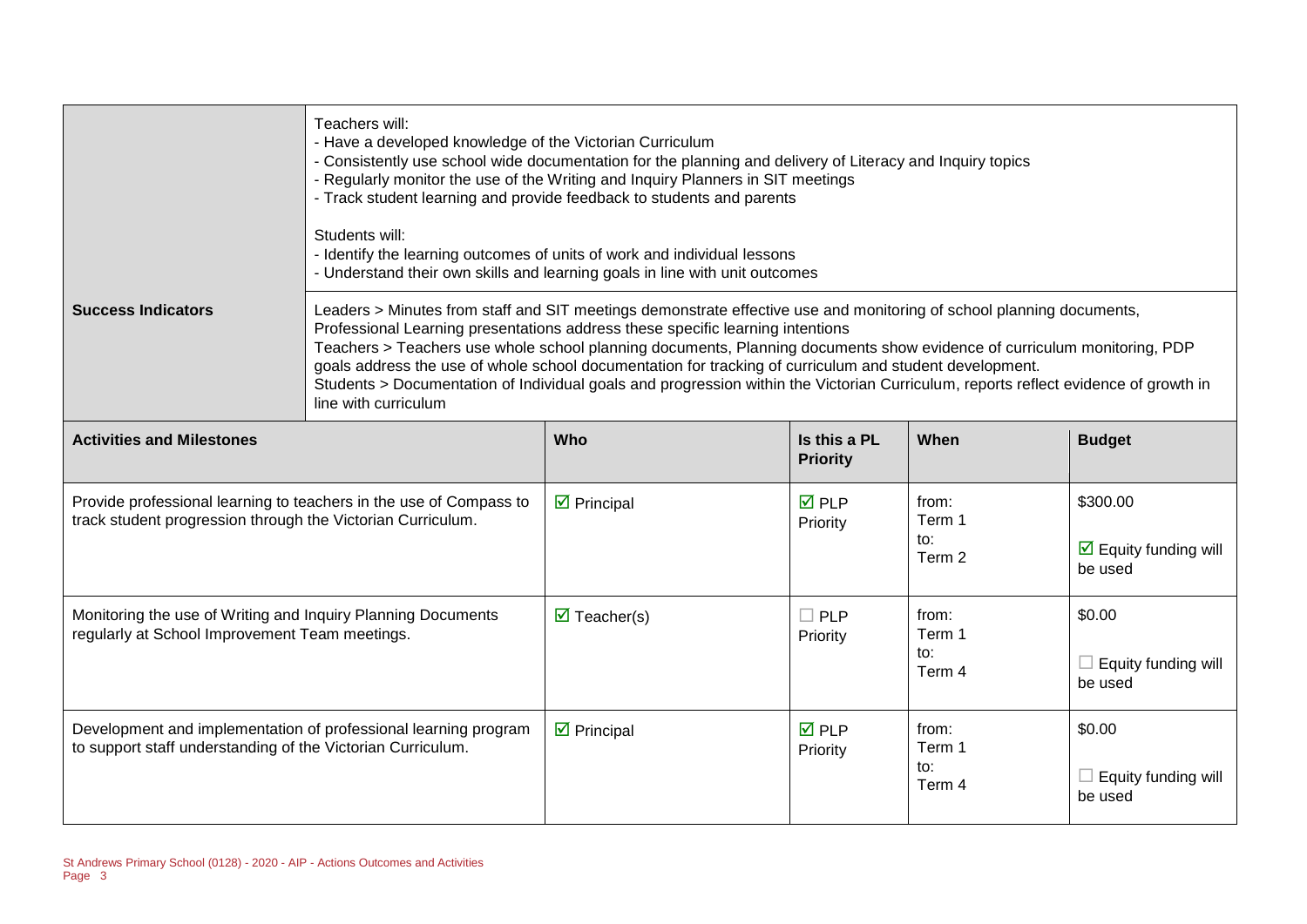| Development of new units of work in line with the School<br>Curriculum Plans; inclusive of clear curriculum and student goals<br>and outcomes. |                                                                                                                                                                                                                                                                                                                                                                                                                                                                                                                                                                                                                                                                                                                                                              | $\overline{\mathbf{M}}$ Teacher(s)                                                                                                                                                                                                                                                                                                                                                                                                                                                                                                                                                                                                                           | $\Box$ PLP<br>Priority          | from:<br>Term 1<br>to:<br>Term 4 | \$900.00<br>$\overline{\mathbf{y}}$ Equity funding will<br>be used |
|------------------------------------------------------------------------------------------------------------------------------------------------|--------------------------------------------------------------------------------------------------------------------------------------------------------------------------------------------------------------------------------------------------------------------------------------------------------------------------------------------------------------------------------------------------------------------------------------------------------------------------------------------------------------------------------------------------------------------------------------------------------------------------------------------------------------------------------------------------------------------------------------------------------------|--------------------------------------------------------------------------------------------------------------------------------------------------------------------------------------------------------------------------------------------------------------------------------------------------------------------------------------------------------------------------------------------------------------------------------------------------------------------------------------------------------------------------------------------------------------------------------------------------------------------------------------------------------------|---------------------------------|----------------------------------|--------------------------------------------------------------------|
| KIS <sub>2</sub><br><b>Building practice excellence</b>                                                                                        | Build the capacity of all staff to use high impact teaching strategies. (BPE)                                                                                                                                                                                                                                                                                                                                                                                                                                                                                                                                                                                                                                                                                |                                                                                                                                                                                                                                                                                                                                                                                                                                                                                                                                                                                                                                                              |                                 |                                  |                                                                    |
| <b>Actions</b>                                                                                                                                 |                                                                                                                                                                                                                                                                                                                                                                                                                                                                                                                                                                                                                                                                                                                                                              | - Implement the Teaching Instructional Model in Writing at St Andrews PS.<br>- Develop staff capability to use High Impact Teaching Strategies in line with the school's instructional model                                                                                                                                                                                                                                                                                                                                                                                                                                                                 |                                 |                                  |                                                                    |
| <b>Outcomes</b>                                                                                                                                | Leaders will:<br>observations<br>Teachers will:<br>Students will:                                                                                                                                                                                                                                                                                                                                                                                                                                                                                                                                                                                                                                                                                            | - Regularly observe lessons to monitor the implementation of the instructional model<br>- Facilitate teacher's development and personal reflection through School Improvement Team, SIT, discussions and peer<br>- Understand what best practice, in line with HITS, looks like and reflect on and improve practice.<br>- Be able to articulate what HITS look like both generally and within their specific class<br>- Follow the Instructional Teaching Model in Writing, inclusive of planning and documentation<br>- Provide feedback to teachers in SRC meetings<br>- Be familiar with the expected processes and components of the instructional model |                                 |                                  |                                                                    |
| <b>Success Indicators</b>                                                                                                                      | Leaders > Minutes from staff and SIT meetings demonstrate effective use and monitoring of school planning documents, Peer<br>Observations will address the implementation of the Instructional Model, SRC notes will record conversations addressing the<br>instructional model/teacher practice<br>Teachers > PL notes reflect appropriate professional Learning, Planning docs show the use of the Instructional Model, PDP goals<br>reflect a focus on High Improvement Teaching Strategies, in line with the implementation of the Instructional Model<br>Students > SRC minutes address the introduction of the new teaching model, Increased positive results in the AToSS in line with<br><b>Effective Teaching Practice for Cognitive Engagement</b> |                                                                                                                                                                                                                                                                                                                                                                                                                                                                                                                                                                                                                                                              |                                 |                                  |                                                                    |
| <b>Activities and Milestones</b>                                                                                                               |                                                                                                                                                                                                                                                                                                                                                                                                                                                                                                                                                                                                                                                                                                                                                              | Who                                                                                                                                                                                                                                                                                                                                                                                                                                                                                                                                                                                                                                                          | Is this a PL<br><b>Priority</b> | When                             | <b>Budget</b>                                                      |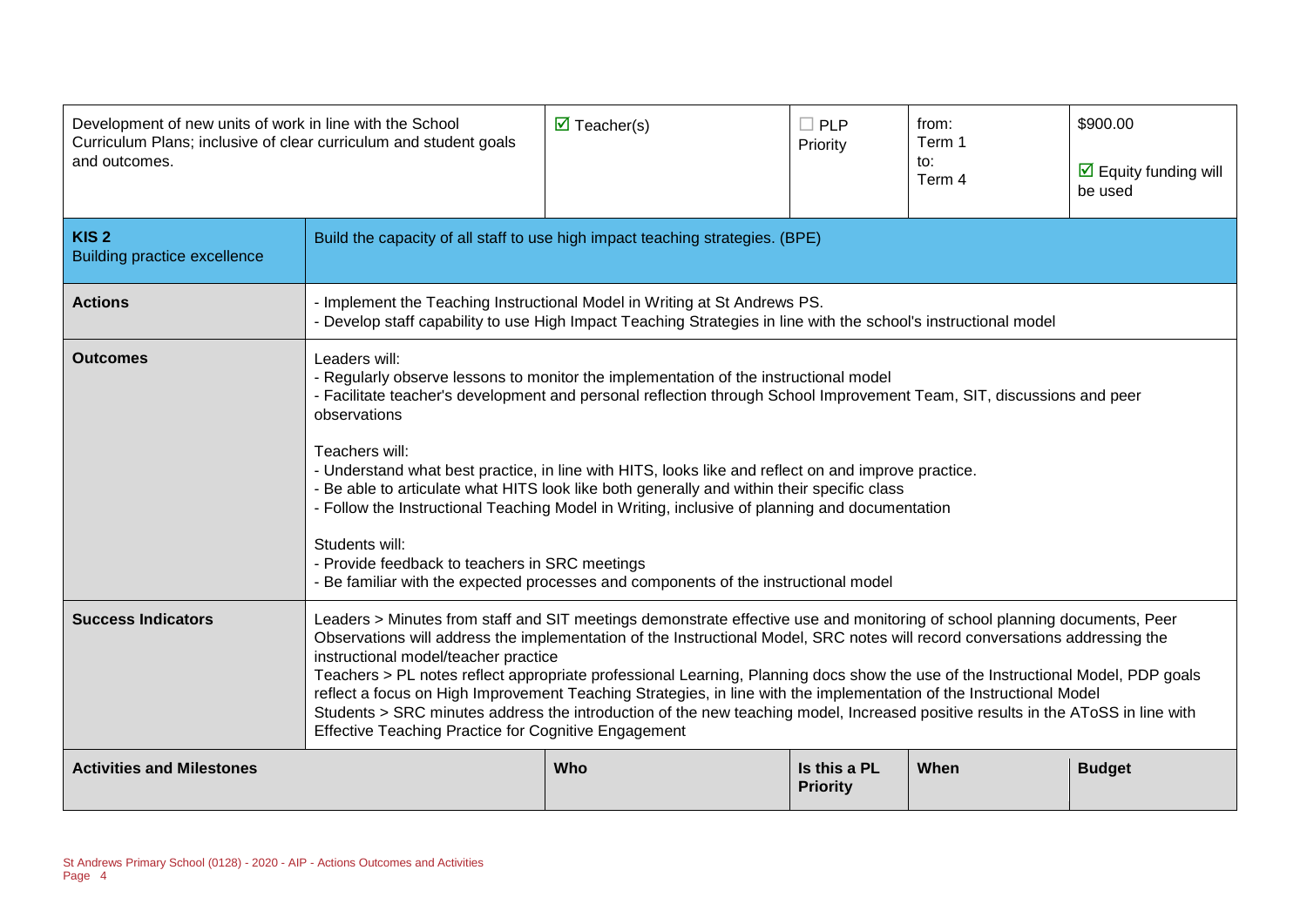| Conduct Peer Observations, both internal and external, with a<br>focus on the implementation of the instructional model and<br>identified HITS                                                                                             |  | $\overline{\mathbf{M}}$ All Staff                                                                                                                                                              | <b>☑</b> PLP<br>Priority | from:<br>Term 2<br>to:<br>Term 4 | \$1,200.00<br>$\overline{\mathbf{y}}$ Equity funding will<br>be used |
|--------------------------------------------------------------------------------------------------------------------------------------------------------------------------------------------------------------------------------------------|--|------------------------------------------------------------------------------------------------------------------------------------------------------------------------------------------------|--------------------------|----------------------------------|----------------------------------------------------------------------|
| Development and implementation of professional learning program<br>to support staff understanding of High Impact Teaching Strategies                                                                                                       |  | $\triangleright$ Principal                                                                                                                                                                     | <b>☑</b> PLP<br>Priority | from:<br>Term 1<br>to:<br>Term 4 | \$300.00<br>$\triangleright$ Equity funding will<br>be used          |
| Conduct a review of the understanding and use of HITS in<br>classrooms/with teachers. Particularly; 1. Setting Goals, 2.<br>Structuring Lessons, 3. Explicit Teaching, 4. Worked Examples, 8.<br>Feedback and 10. Differentiated Teaching. |  | $\overline{\mathbf{M}}$ All Staff                                                                                                                                                              | <b>☑</b> PLP<br>Priority | from:<br>Term 1<br>to:<br>Term 2 | \$600.00<br>$\overline{\mathbf{M}}$ Equity funding will<br>be used   |
| Conduct SRC meetings with the intention of reflecting upon the<br>effectiveness of the implementation of the instructional model                                                                                                           |  | $\overline{\mathbf{M}}$ Teacher(s)                                                                                                                                                             | $\Box$ PLP<br>Priority   | from:<br>Term 1<br>to:<br>Term 4 | \$100.00<br>$\Box$ Equity funding will<br>be used                    |
| Reflect on implementation of instructional model and HITS<br>regularly at School Improvement Team meetings                                                                                                                                 |  | $\overline{\mathbf{M}}$ Teacher(s)                                                                                                                                                             | $\Box$ PLP<br>Priority   | from:<br>Term 1<br>to:<br>Term 4 | \$0.00<br>$\Box$ Equity funding will<br>be used                      |
| KIS <sub>3</sub><br>Curriculum planning and<br>assessment                                                                                                                                                                                  |  | Develop consistent and collaborative assessment practices which inform teaching and learning and measure growth.(CPA)                                                                          |                          |                                  |                                                                      |
| <b>Actions</b>                                                                                                                                                                                                                             |  | Ensure that consistent and collaborative assessment practices are being carried out<br>Develop Teacher capability to use assessment to inform Teaching and Learning and measure student growth |                          |                                  |                                                                      |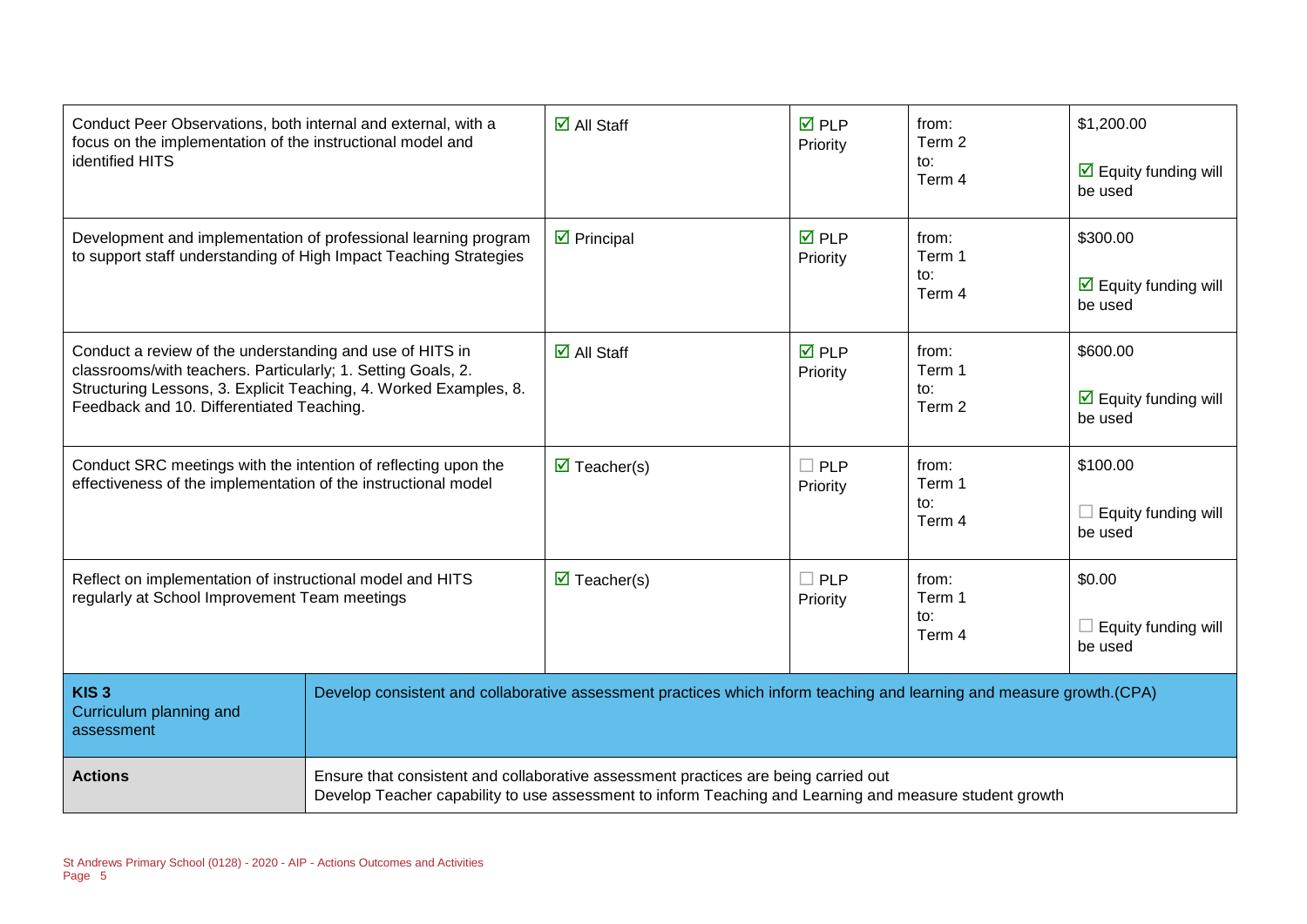| <b>Outcomes</b>                                                                                           | Leaders will:<br>- Monitor the implementation of the Assessment Schedule<br>- Provide regular opportunities for staff to reflect on assessments and collaborate on future teaching and learning<br>- Monitor whole school growth<br>Teachers will:<br>- Consistently meet the requirements of the Assessment Schedule<br>- Use assessment outcomes to guide teaching and learning<br>- Monitor student growth and adjust classroom practices accordingly<br>- Provide feedback to students in regards to their learning development<br>Students will:<br>- have an awareness of their learning progression<br>- meet with teachers to discuss their learning and identify next steps for development                                                                                                                               |                            |                                 |                                  |                                                        |
|-----------------------------------------------------------------------------------------------------------|------------------------------------------------------------------------------------------------------------------------------------------------------------------------------------------------------------------------------------------------------------------------------------------------------------------------------------------------------------------------------------------------------------------------------------------------------------------------------------------------------------------------------------------------------------------------------------------------------------------------------------------------------------------------------------------------------------------------------------------------------------------------------------------------------------------------------------|----------------------------|---------------------------------|----------------------------------|--------------------------------------------------------|
| <b>Success Indicators</b>                                                                                 | Leaders > Minutes from staff and SIT meetings demonstrate effective use of assessment to inform teaching and measure growth,<br>Data wall will show the monitoring of students through assessment data<br>Teachers > PDP Goals will reflect specific goals in line with teachers use of assessment to inform teaching and planning,<br>Conferencing documentation will reflect teacher's monitoring of student goals and growth, Student Assessment documentation,<br>Planning documents will reflect teaching modification in line with assessment results/student needs<br>Students > Students will keep individual Learning goals/personal reflections in line with their individual assessments, ATOSS<br>improvement in line with 'Learner Characteristics and Disposition' and 'Effective Practice for Cognitive Engagement' |                            |                                 |                                  |                                                        |
| <b>Activities and Milestones</b>                                                                          |                                                                                                                                                                                                                                                                                                                                                                                                                                                                                                                                                                                                                                                                                                                                                                                                                                    | Who                        | Is this a PL<br><b>Priority</b> | When                             | <b>Budget</b>                                          |
| Establish a process for the whole school monitoring of the<br>Assessment Schedule and entering of data.   |                                                                                                                                                                                                                                                                                                                                                                                                                                                                                                                                                                                                                                                                                                                                                                                                                                    | $\triangledown$ Teacher(s) | $\Box$ PLP<br>Priority          | from:<br>Term 1<br>to:<br>Term 3 | \$0.00<br>$\Box$ Equity funding will<br>be used        |
| Provide professional learning to teachers in the use of Compass to<br>report and analyse assessment data. |                                                                                                                                                                                                                                                                                                                                                                                                                                                                                                                                                                                                                                                                                                                                                                                                                                    | $\triangleright$ Principal | $\Box$ PLP<br>Priority          | from:<br>Term 1<br>to:<br>Term 4 | \$600.00<br>$\boxtimes$ Equity funding will<br>be used |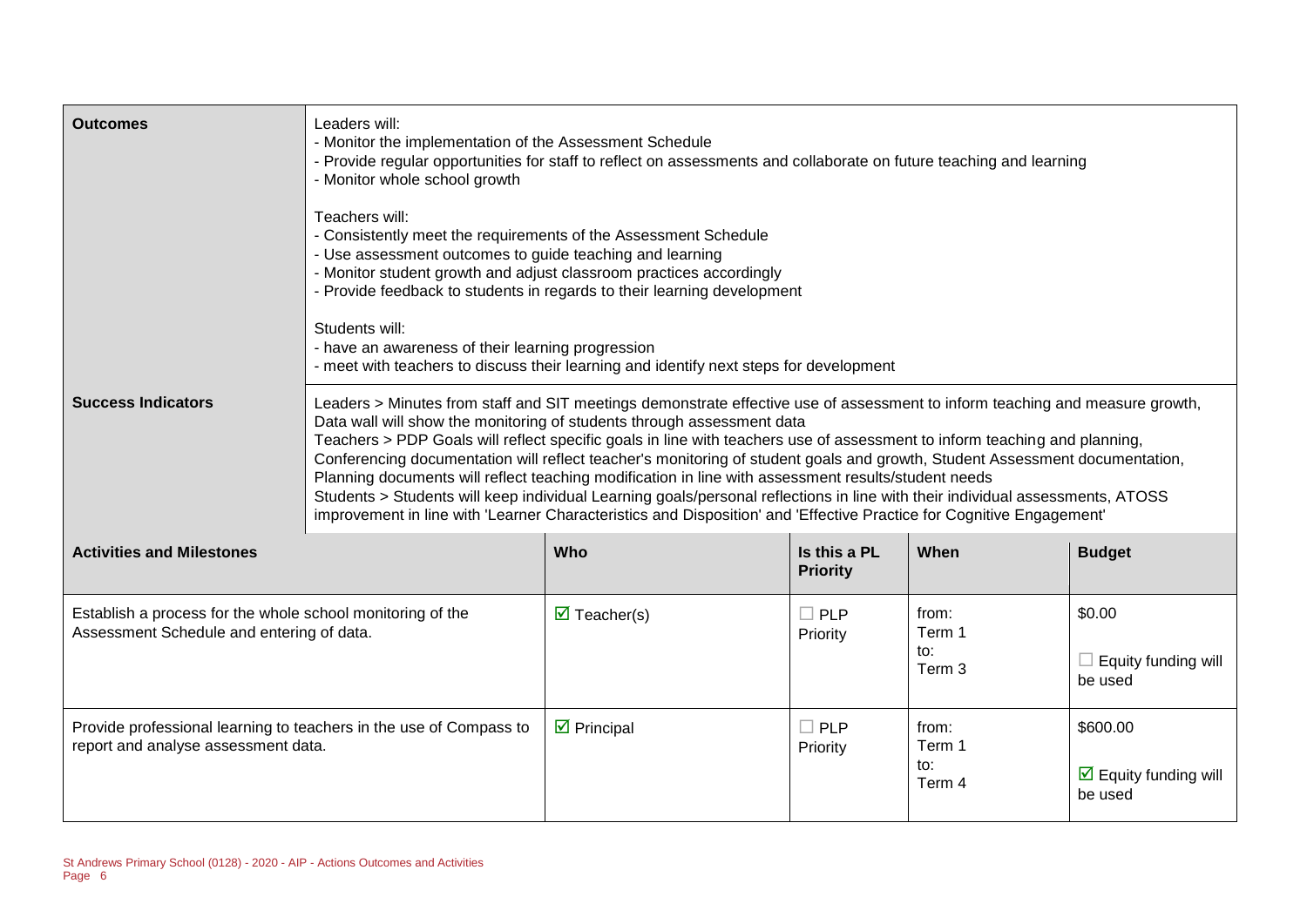| Teachers schedule and meet with students to discuss feedback of<br>assessment and discuss future goals.                                                                                             |                                                                                                                                                                                                                                                                                                                                                                                   | $\triangledown$ Teacher(s)                                                                                                                                                                                           | $\Box$ PLP<br>Priority | from:<br>Term 1<br>to:<br>Term 4 | \$900.00<br>$\triangleright$ Equity funding will<br>be used |
|-----------------------------------------------------------------------------------------------------------------------------------------------------------------------------------------------------|-----------------------------------------------------------------------------------------------------------------------------------------------------------------------------------------------------------------------------------------------------------------------------------------------------------------------------------------------------------------------------------|----------------------------------------------------------------------------------------------------------------------------------------------------------------------------------------------------------------------|------------------------|----------------------------------|-------------------------------------------------------------|
| Monitoring the use of Assessment Schedule and discuss data,<br>student progression and teaching impacts regularly at School<br>Improvement Team meetings                                            |                                                                                                                                                                                                                                                                                                                                                                                   | $\overline{\mathbf{M}}$ All Staff                                                                                                                                                                                    | $\Box$ PLP<br>Priority | from:<br>Term 1<br>to:<br>Term 4 | \$0.00<br>Equity funding will<br>be used                    |
| Development and implementation of professional learning program<br>to support staff with the implementation of the Assessment<br>schedule, understanding of results and tracking of student growth. |                                                                                                                                                                                                                                                                                                                                                                                   | $\triangleright$ Principal                                                                                                                                                                                           | $\Box$ PLP<br>Priority | from:<br>Term 1<br>to:<br>Term 4 | \$300.00<br>$\triangleright$ Equity funding will<br>be used |
| Goal <sub>2</sub>                                                                                                                                                                                   |                                                                                                                                                                                                                                                                                                                                                                                   | Increase student agency in learning.                                                                                                                                                                                 |                        |                                  |                                                             |
| 12 Month Target 2.1                                                                                                                                                                                 | 2019<br>2020                                                                                                                                                                                                                                                                                                                                                                      | This year student opinion related to Effective Teaching Practices for Cognitive Engagement was 77% positive.<br>Student opinion related to Effective Teaching Practices for Cognitive Engagement to be 83% positive. |                        |                                  |                                                             |
| 12 Month Target 2.2                                                                                                                                                                                 | 2019<br>Staff Opinion related to Academic emphasis, Collective efficacy, Viable curriculum and Collective focus on learning was 45%<br>positive, 65% positive, 50% and 67% respectively, averaging 56% positive.<br>2020<br>Staff Opinion related to Academic emphasis, Collective efficacy, Viable curriculum and Collective focus on learning to be at or above<br>68 per cent. |                                                                                                                                                                                                                      |                        |                                  |                                                             |
| 12 Month Target 2.3                                                                                                                                                                                 | 2019<br>Parent opinion related to General satisfaction was 75% positive.                                                                                                                                                                                                                                                                                                          |                                                                                                                                                                                                                      |                        |                                  |                                                             |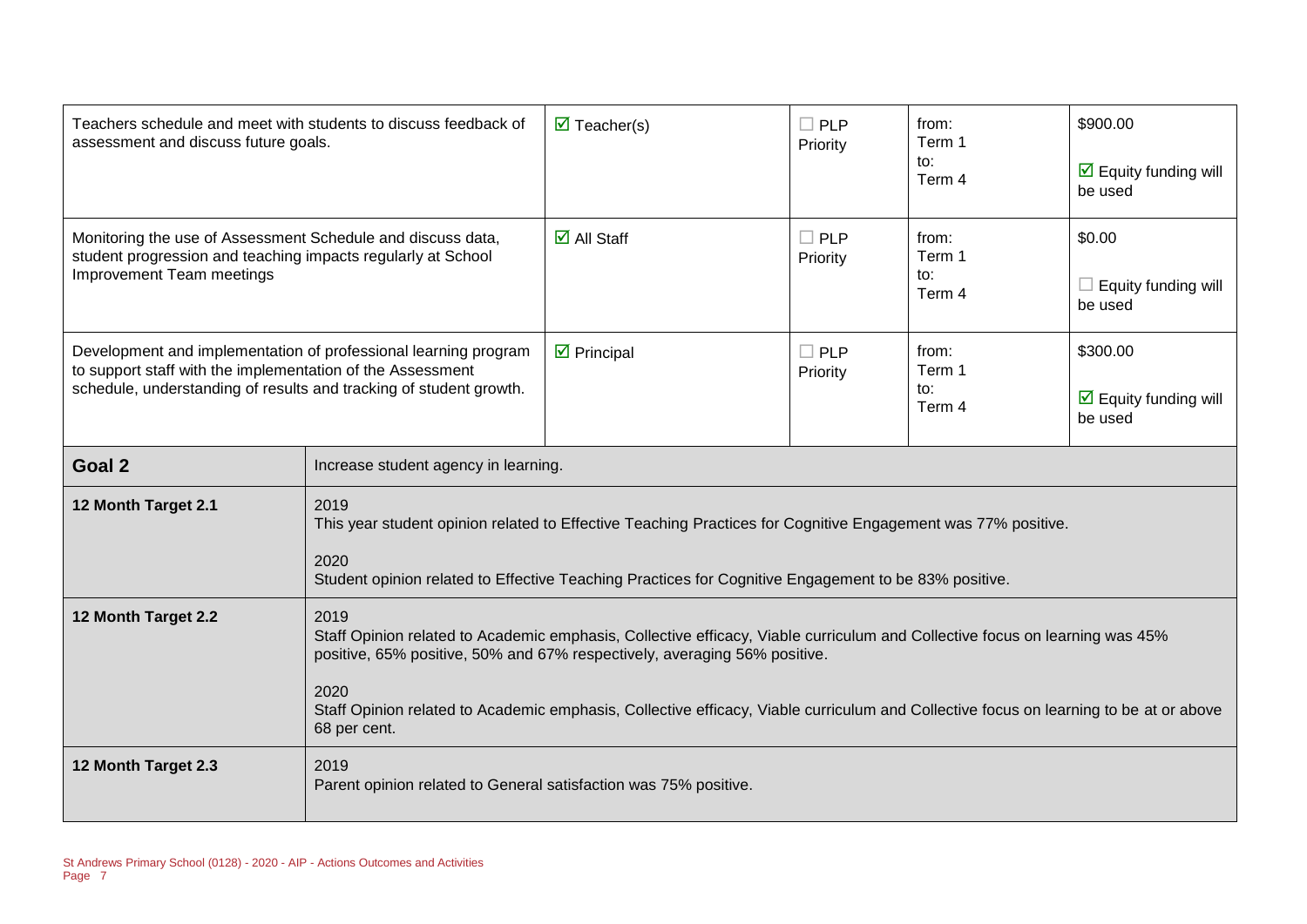|                                                                      | 2020<br>Parent opinion related to General satisfaction to be at or above 80 per cent positive.                                                                                                                                                                                                                                                                                                                                                                                                                                                                                                                                                                                                                                                                                                                                                                                                                                                                                     |
|----------------------------------------------------------------------|------------------------------------------------------------------------------------------------------------------------------------------------------------------------------------------------------------------------------------------------------------------------------------------------------------------------------------------------------------------------------------------------------------------------------------------------------------------------------------------------------------------------------------------------------------------------------------------------------------------------------------------------------------------------------------------------------------------------------------------------------------------------------------------------------------------------------------------------------------------------------------------------------------------------------------------------------------------------------------|
| KIS <sub>1</sub><br>Empowering students and<br>building school pride | Embed a whole school approach to the delivery of differentiated learning, feedback and high expectations.                                                                                                                                                                                                                                                                                                                                                                                                                                                                                                                                                                                                                                                                                                                                                                                                                                                                          |
| <b>Actions</b>                                                       | Develop a whole-school understanding of what student agency in learning looks like<br>Identify opportunities to activate student agency in learning                                                                                                                                                                                                                                                                                                                                                                                                                                                                                                                                                                                                                                                                                                                                                                                                                                |
| <b>Outcomes</b>                                                      | Leaders will:<br>- Be able to clearly articulate what student agency looks like at St Andrews Primary School<br>- Ensure students are consulted as key stakeholders in whole-school curriculum planning<br>- Regularly meet with the SRC to seek feedback on implementation progress<br>- Regularly observe lessons to monitor implementation progress<br>Teachers will:<br>- Be able to articulate what student agency in learning looks like both generally and within their specific class<br>- Explicitly teach students to set and track progress against individual learning goals<br>- Work in teams to explicitly integrate opportunities for student agency within the whole-school curriculum plan, including seeking<br>feedback from SRC<br>Students will:<br>- Be able to identify specific examples of agency in learning in their classes<br>- Set and track progress against individual learning goals<br>- Formally contribute to curriculum planning through SRC |
| <b>Success Indicators</b>                                            | Leaders > Minutes from staff and SIT meetings demonstrate discussions around student Agency, professional learning presentations<br>on student agency, agendas/minutes from SRC meetings will address student agency<br>Teachers > PDP notes reflecting on progress in implementing agency in learning, planning documents will reflect a focus of<br>implementing student agency where possible.<br>Students > SRC feedback/minutes/agendas will address student agency, individual learning goal records will document student<br>choice/focus                                                                                                                                                                                                                                                                                                                                                                                                                                   |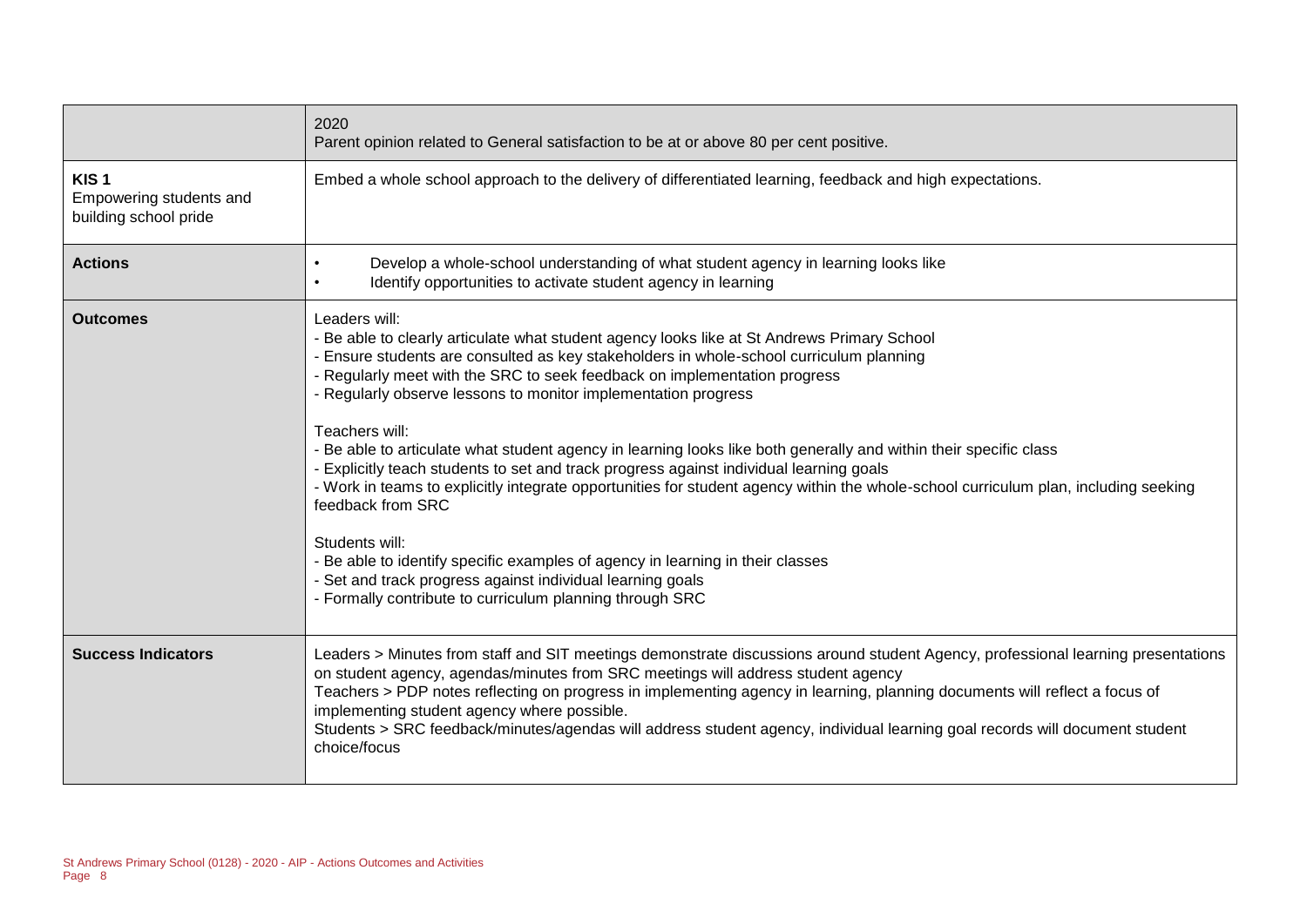| <b>Activities and Milestones</b>                                                                                                                   |                                                                          | Who                                                                                                                                                                | Is this a PL<br><b>Priority</b> | When                             | <b>Budget</b>                                               |
|----------------------------------------------------------------------------------------------------------------------------------------------------|--------------------------------------------------------------------------|--------------------------------------------------------------------------------------------------------------------------------------------------------------------|---------------------------------|----------------------------------|-------------------------------------------------------------|
| Conduct a review of the understanding and use of Student Agency<br>in the classroom and in regards to teacher planning.                            |                                                                          | $\triangleright$ Principal<br>$\overline{\mathbf{M}}$ Teacher(s)                                                                                                   | $\Box$ PLP<br>Priority          | from:<br>Term 1<br>to:<br>Term 2 | \$600.00<br>$\triangleright$ Equity funding will<br>be used |
| Provide professional learning to teachers in the area of Student<br>Agency, with a particular focus on the Department's Amplify<br>practice guide. |                                                                          | $\triangleright$ Principal                                                                                                                                         | $\Box$ PLP<br>Priority          | from:<br>Term 1<br>to:<br>Term 2 | \$900.00<br>$\triangleright$ Equity funding will<br>be used |
| Establish a process for the whole school in regards to what student<br>agency looks like at STAPS.                                                 |                                                                          | $\overline{\mathbf{M}}$ All Staff                                                                                                                                  | $\Box$ PLP<br>Priority          | from:<br>Term 3<br>to:<br>Term 4 | \$0.00<br>Equity funding will<br>be used                    |
| Conduct SRC meetings with the intention of reflecting upon the<br>process of student agency in their classrooms.                                   |                                                                          | $\triangleright$ Principal<br>$\triangledown$ Student(s)                                                                                                           | $\Box$ PLP<br>Priority          | from:<br>Term 2<br>to:<br>Term 4 | \$200.00<br>$\triangleright$ Equity funding will<br>be used |
| KIS <sub>2</sub><br>Empowering students and<br>building school pride                                                                               | Develop classroom structures and processes which support learner agency. |                                                                                                                                                                    |                                 |                                  |                                                             |
| <b>Actions</b>                                                                                                                                     |                                                                          | Develop a whole-school understanding of the School Wide Positive Behaviour Support framework<br>Further embed use within the classroom and across the whole school |                                 |                                  |                                                             |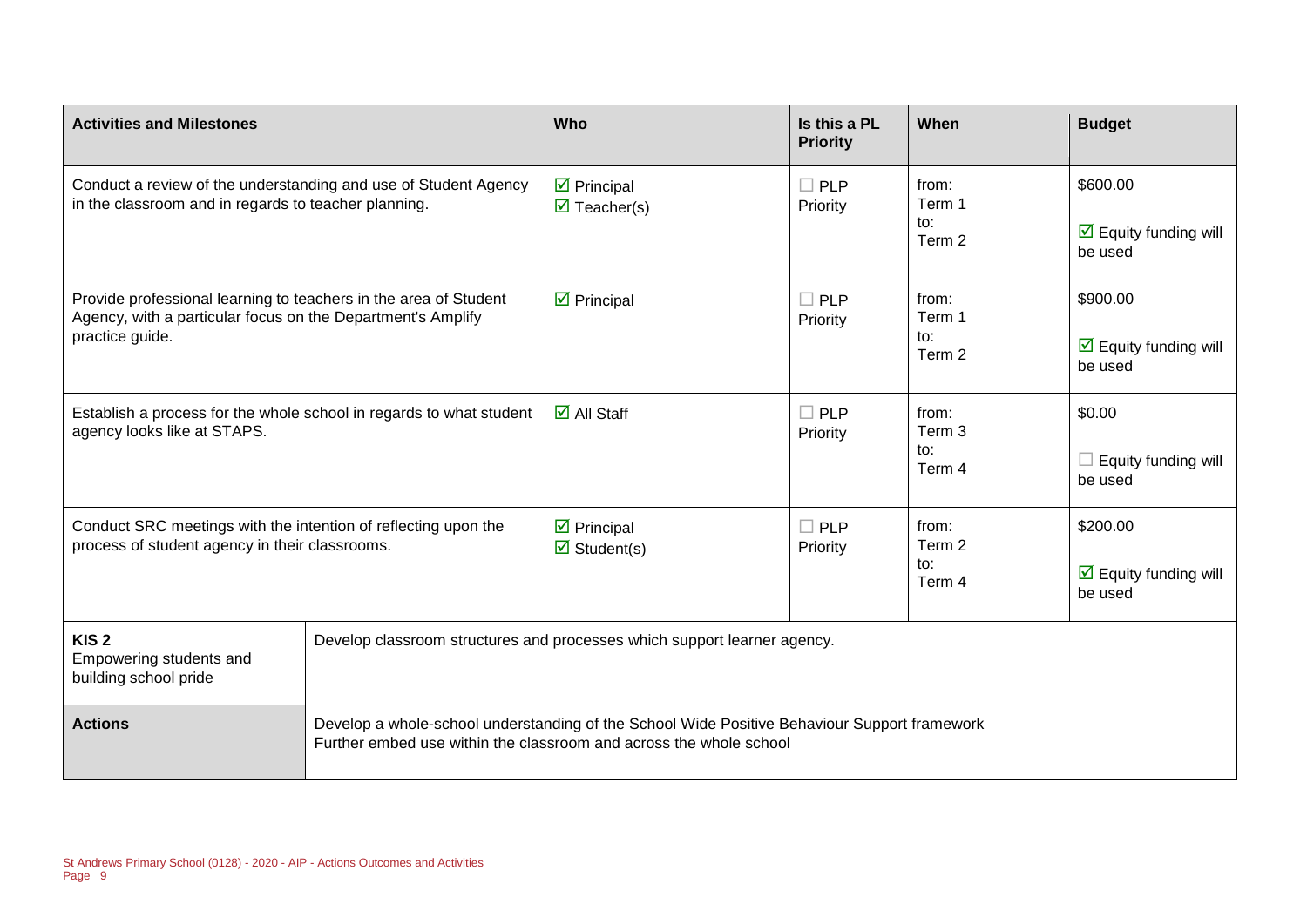| <b>Outcomes</b>                                                                            | Leaders will:<br>- model positive and respectful relationships at all times<br>- have a strong knowledge of SWPBS<br>- regularly monitor implementation and effectiveness of SWPBS<br>- support staff to use effective classroom practices<br>Teachers will:<br>- understand what SWPBS is<br>- consistently implement SWPBS at all times<br>- model positive and respectful relationships<br>Students will:<br>- be able to identify the school's expected behaviours                                                                                                                                                                                                            | - explicitly teach expected behaviours from the Matrix in line with planning documents<br>- be able to identify the SWPBS in action (e.g. specific examples in their classes) |                                 |                                             |                                                   |
|--------------------------------------------------------------------------------------------|-----------------------------------------------------------------------------------------------------------------------------------------------------------------------------------------------------------------------------------------------------------------------------------------------------------------------------------------------------------------------------------------------------------------------------------------------------------------------------------------------------------------------------------------------------------------------------------------------------------------------------------------------------------------------------------|-------------------------------------------------------------------------------------------------------------------------------------------------------------------------------|---------------------------------|---------------------------------------------|---------------------------------------------------|
| <b>Success Indicators</b>                                                                  | Leaders > minutes from meetings will document implementation and tracking of SWPBS and student behaviour, notes from support<br>staff with specific incidents, notes from learning walks/classroom observations and the roll out of SWPBS, SWPBS data will be<br>collected<br>Teachers > SWPBS data will be collected; records of individual interventions or plans for students will be created and followed,<br>teaching documents will show teaching of SWPBS<br>Students > SWPBS data will be discussed in SRC; student conversations/feedback will be delivered to school via SRC; AToSS data<br>for factors Managing bullying, Effective classroom behaviour increase by 5% |                                                                                                                                                                               |                                 |                                             |                                                   |
| <b>Activities and Milestones</b>                                                           |                                                                                                                                                                                                                                                                                                                                                                                                                                                                                                                                                                                                                                                                                   | Who                                                                                                                                                                           | Is this a PL<br><b>Priority</b> | When                                        | <b>Budget</b>                                     |
| Establish a whole school process for the teaching and<br>implementation of SWPBS at STAPS. |                                                                                                                                                                                                                                                                                                                                                                                                                                                                                                                                                                                                                                                                                   | $\overline{\Box}$ All Staff<br>$\triangleright$ Principal                                                                                                                     | $\Box$ PLP<br>Priority          | from:<br>Term 1<br>to:<br>Term <sub>3</sub> | \$300.00<br>$\Box$ Equity funding will<br>be used |
| behaviour and SWPBS.                                                                       | Conduct SRC meetings with the intention of reflecting upon student                                                                                                                                                                                                                                                                                                                                                                                                                                                                                                                                                                                                                | $\triangleright$ Principal                                                                                                                                                    | $\Box$ PLP<br>Priority          | from:<br>Term 1                             | \$0.00                                            |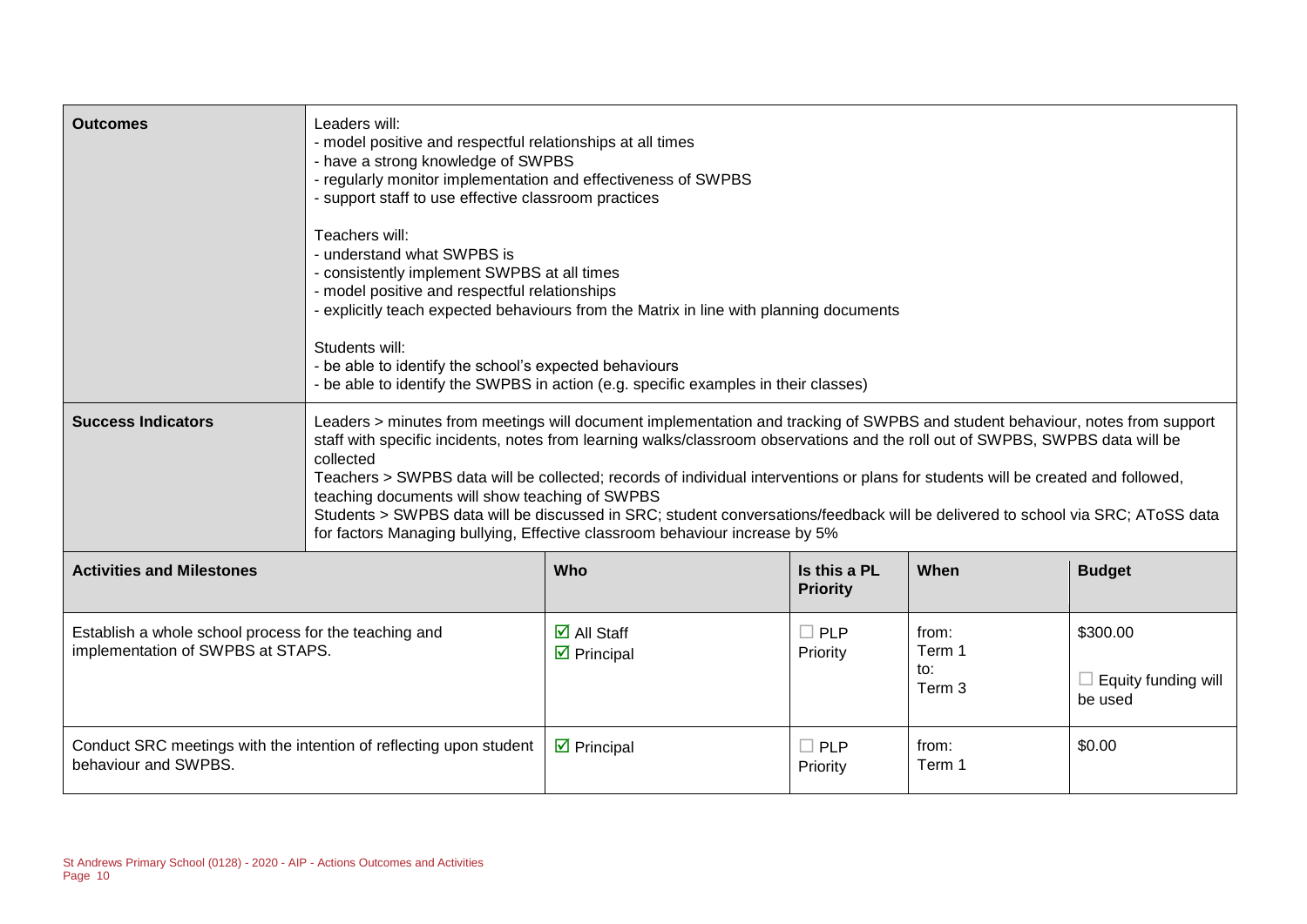|                                                                                                                                                                                                      |                                                          |                        | to:<br>Term 4                    | Equity funding will<br>be used             |
|------------------------------------------------------------------------------------------------------------------------------------------------------------------------------------------------------|----------------------------------------------------------|------------------------|----------------------------------|--------------------------------------------|
| Development and implementation of professional learning program<br>to support staff with the implementation of SWPBS, with a<br>particular focus on consistency and support for specialist teachers. | $\overline{\mathsf{M}}$ All Staff                        | $\Box$ PLP<br>Priority | from:<br>Term 1<br>to:<br>Term 4 | \$900.00<br>Equity funding will<br>be used |
| Monitoring the implementation of SWPBS regularly at School<br>Improvement Team meetings                                                                                                              | $\triangleright$ Principal<br>$\triangledown$ Teacher(s) | $\Box$ PLP<br>Priority | from:<br>Term 1<br>to:<br>Term 4 | \$0.00<br>Equity funding will<br>be used   |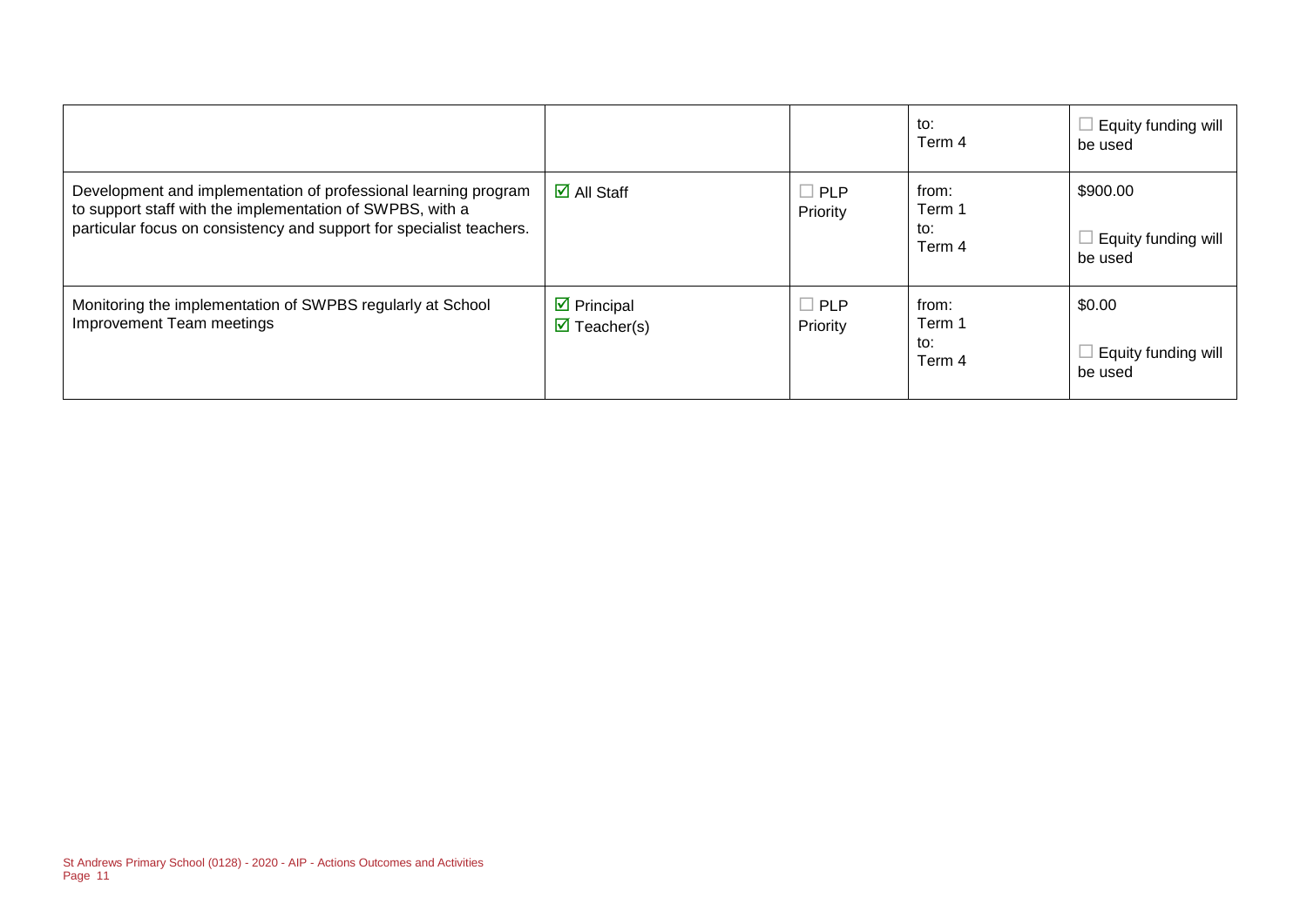# **Equity Funding Planner**

#### Equity Spending Totals

| Category                                                 | <b>Total proposed</b><br>budget (\$) | Spend (\$) |
|----------------------------------------------------------|--------------------------------------|------------|
| Equity funding associated with Activities and Milestones | \$6,800.00                           | \$5,000.00 |
| <b>Additional Equity funding</b>                         | \$0.00                               | \$0.00     |
| <b>Grand Total</b>                                       | \$6,800.00                           | \$5,000.00 |

#### Activities and Milestones

| <b>Activities and Milestones</b>                                                                                                               | When                             | Category                                                         | <b>Total proposed</b><br>budget (\$) | Equity Spend (\$) |
|------------------------------------------------------------------------------------------------------------------------------------------------|----------------------------------|------------------------------------------------------------------|--------------------------------------|-------------------|
| Provide professional learning to teachers in the use of<br>Compass to track student progression through the<br>Victorian Curriculum.           | from:<br>Term 1<br>to:<br>Term 2 | ◘ Professional development (excluding CRT<br>costs and new FTE)  | \$300.00                             | \$300.00          |
| Development of new units of work in line with the<br>School Curriculum Plans; inclusive of clear curriculum<br>and student goals and outcomes. | from:<br>Term 1<br>to:<br>Term 4 | $\overline{M}$ CRT                                               | \$900.00                             | \$900.00          |
| Conduct Peer Observations, both internal and<br>external, with a focus on the implementation of the<br>instructional model and identified HITS | from:<br>Term 2<br>to:<br>Term 4 | $\overline{M}$ CRT                                               | \$1,200.00                           | \$900.00          |
| Development and implementation of professional<br>learning program to support staff understanding of<br><b>High Impact Teaching Strategies</b> | from:<br>Term 1<br>to:<br>Term 4 | $\triangleright$ Teaching and learning programs and<br>resources | \$300.00                             | \$300.00          |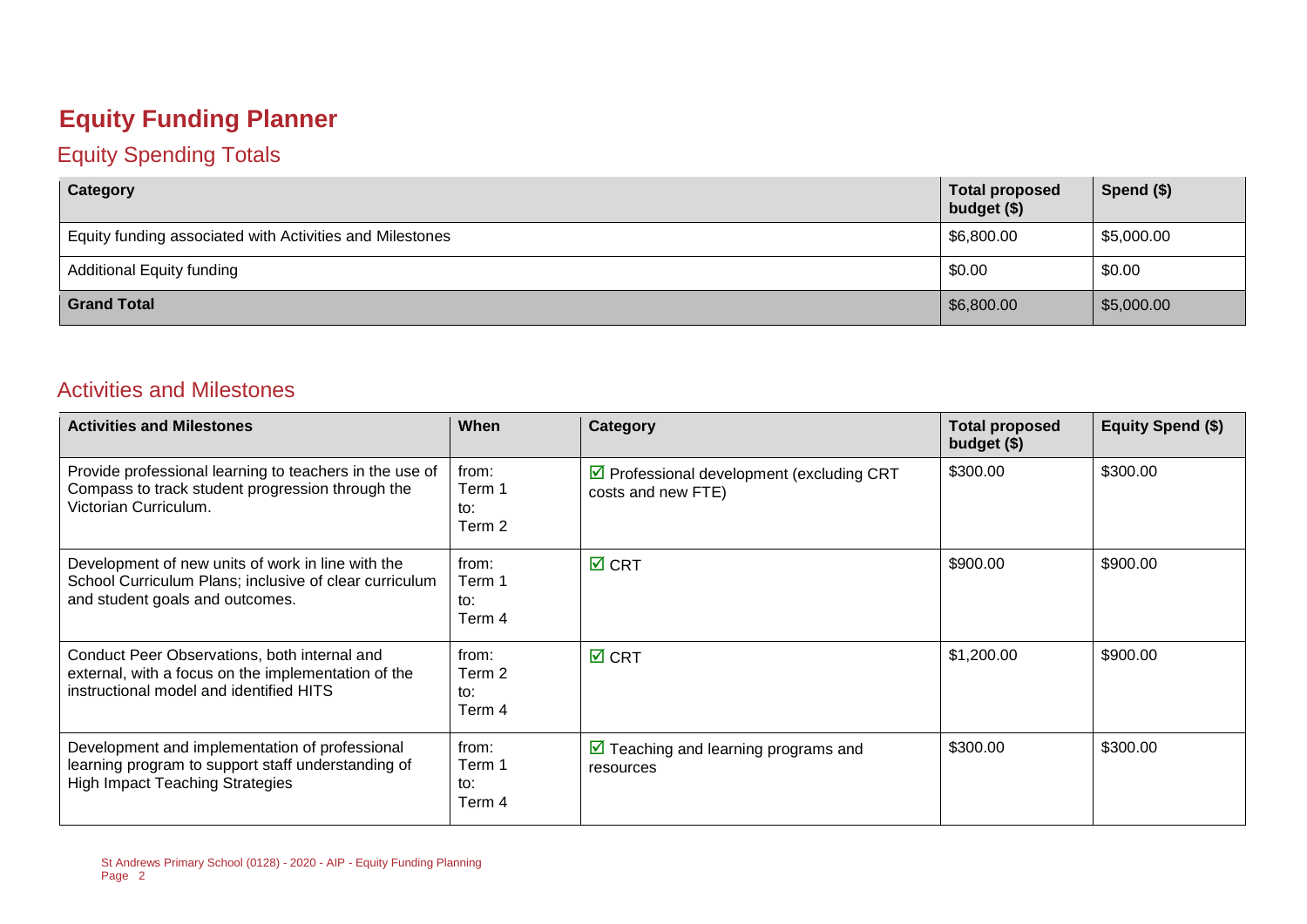| Conduct a review of the understanding and use of<br>HITS in classrooms/with teachers. Particularly; 1.<br>Setting Goals, 2. Structuring Lessons, 3. Explicit<br>Teaching, 4. Worked Examples, 8. Feedback and 10.<br>Differentiated Teaching. | from:<br>Term 1<br>to:<br>Term 2            | $\overline{M}$ CRT                                                                  | \$600.00 | \$600.00   |
|-----------------------------------------------------------------------------------------------------------------------------------------------------------------------------------------------------------------------------------------------|---------------------------------------------|-------------------------------------------------------------------------------------|----------|------------|
| Provide professional learning to teachers in the use of<br>Compass to report and analyse assessment data.                                                                                                                                     | from:<br>Term 1<br>to:<br>Term 4            | $\triangleright$ Teaching and learning programs and<br>resources                    | \$600.00 | \$600.00   |
| Teachers schedule and meet with students to discuss<br>feedback of assessment and discuss future goals.                                                                                                                                       | from:<br>Term 1<br>to:<br>Term 4            | $\boxtimes$ CRT                                                                     | \$900.00 | \$0.00     |
| Development and implementation of professional<br>learning program to support staff with the<br>implementation of the Assessment schedule,<br>understanding of results and tracking of student<br>growth.                                     | from:<br>Term 1<br>to:<br>Term 4            | $\triangleright$ School-based staffing<br>$\boxtimes$ CRT                           | \$300.00 | \$300.00   |
| Conduct a review of the understanding and use of<br>Student Agency in the classroom and in regards to<br>teacher planning.                                                                                                                    | from:<br>Term 1<br>$\mathsf{to}:$<br>Term 2 | $\boxtimes$ CRT                                                                     | \$600.00 | \$300.00   |
| Provide professional learning to teachers in the area<br>of Student Agency, with a particular focus on the<br>Department's Amplify practice guide.                                                                                            | from:<br>Term 1<br>$\mathsf{to}:$<br>Term 2 | $\triangleright$ Teaching and learning programs and<br>resources<br>$\boxtimes$ CRT | \$900.00 | \$600.00   |
| Conduct SRC meetings with the intention of reflecting<br>upon the process of student agency in their<br>classrooms.                                                                                                                           | from:<br>Term 2<br>to:<br>Term 4            | $\triangleright$ Teaching and learning programs and<br>resources                    | \$200.00 | \$200.00   |
| <b>Totals</b>                                                                                                                                                                                                                                 |                                             |                                                                                     |          | \$5,000.00 |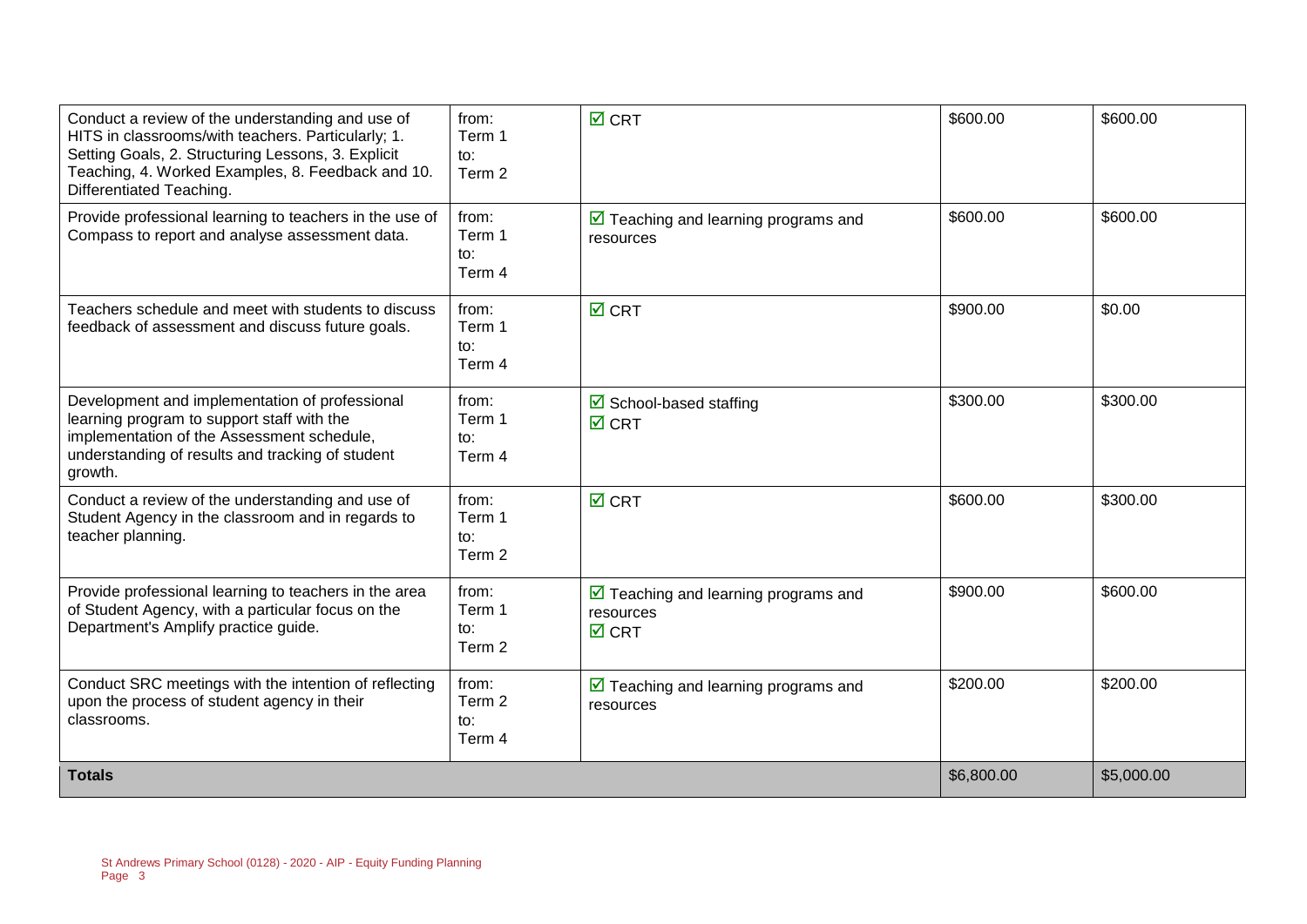#### Additional Equity spend

| Outline here any additional Equity spend for 2020 | When | Category | Total proposed<br>budget (\$) | <b>Equity Spend (\$)</b> |
|---------------------------------------------------|------|----------|-------------------------------|--------------------------|
| Totals                                            |      |          | \$0.00                        | \$0.00                   |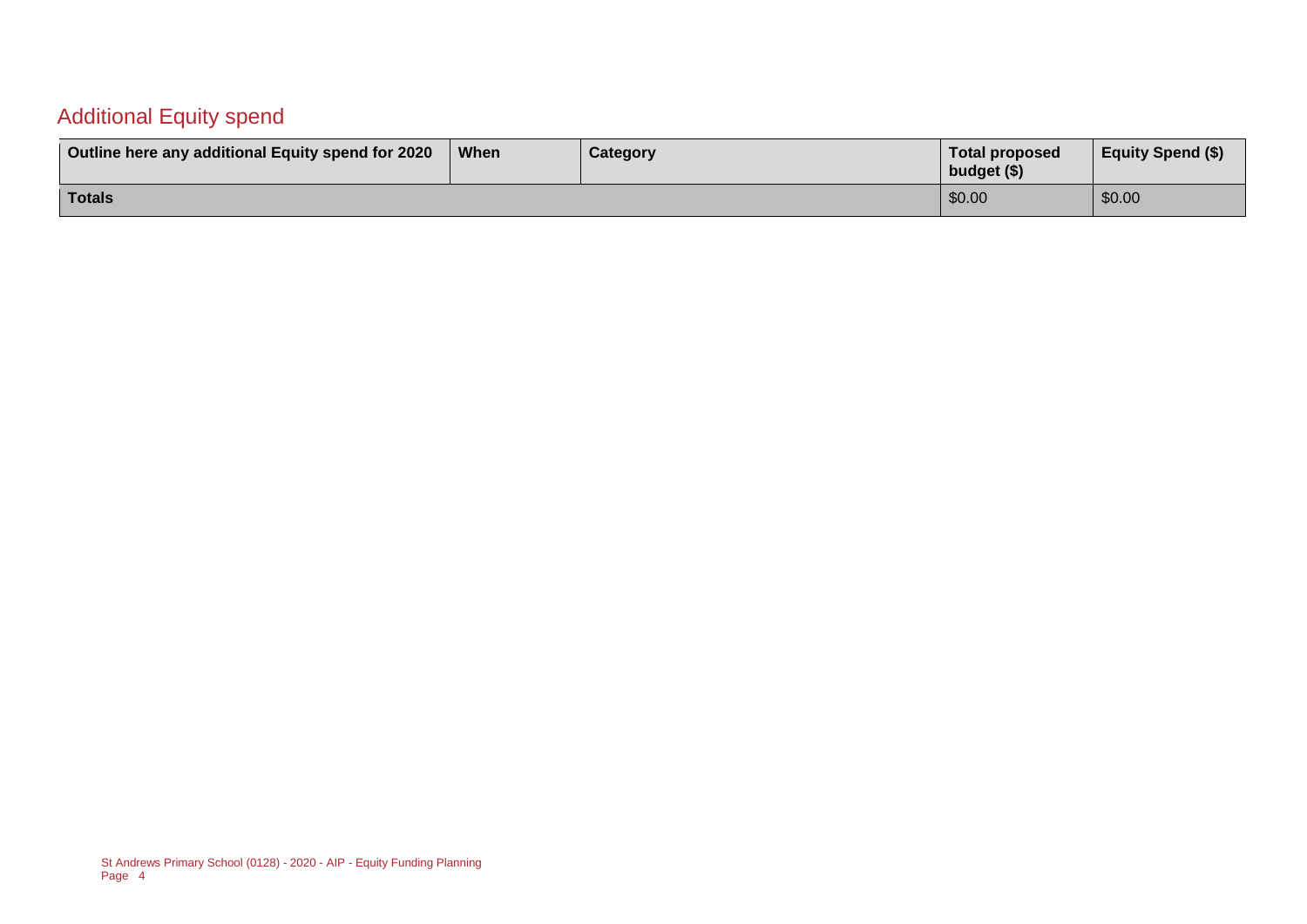# **Professional Learning and Development Plan**

| <b>Professional Learning</b><br><b>Priority</b>                                                                                                                | Who                               | When                             | <b>Key Professional Learning</b><br><b>Strategies</b>                                                    | <b>Organisational Structure</b>                                                       | <b>Expertise Accessed</b>                                                                         | Where                                              |
|----------------------------------------------------------------------------------------------------------------------------------------------------------------|-----------------------------------|----------------------------------|----------------------------------------------------------------------------------------------------------|---------------------------------------------------------------------------------------|---------------------------------------------------------------------------------------------------|----------------------------------------------------|
| Provide professional learning<br>to teachers in the use of<br>Compass to track student<br>progression through the<br>Victorian Curriculum.                     | $\triangleright$ Principal        | from:<br>Term 1<br>to:<br>Term 2 | $\overline{\mathbf{M}}$ Moderated assessment<br>of student learning                                      | ☑ Formal School Meeting /<br><b>Internal Professional</b><br><b>Learning Sessions</b> | $\overline{\mathbf{z}}$ Internal staff<br>$\overline{\mathbf{y}}$ External consultants<br>Compass | $\overline{\mathsf{M}}$ On-site                    |
| Development and<br>implementation of<br>professional learning program<br>to support staff understanding<br>of the Victorian Curriculum.                        | $\overline{\mathbf{z}}$ Principal | from:<br>Term 1<br>to:<br>Term 4 | $\boxtimes$ Planning                                                                                     | ☑ Formal School Meeting /<br>Internal Professional<br><b>Learning Sessions</b>        | $\overline{\mathbf{z}}$ Internal staff                                                            | $\overline{M}$ On-site                             |
| <b>Conduct Peer Observations,</b><br>both internal and external,<br>with a focus on the<br>implementation of the<br>instructional model and<br>identified HITS | $\overline{\Box}$ All Staff       | from:<br>Term 2<br>to:<br>Term 4 | $\triangledown$ Peer observation<br>including feedback and<br>reflection                                 | $\triangleright$ Professional Practice<br>Day                                         | $\overline{\mathbf{y}}$ Teaching partners                                                         | $\boxdot$ Off-site<br>at<br>coordinated<br>schools |
| Development and<br>implementation of<br>professional learning program<br>to support staff understanding<br>of High Impact Teaching<br><b>Strategies</b>        | $\overline{\mathbf{y}}$ Principal | from:<br>Term 1<br>to:<br>Term 4 | $\overline{\mathbf{Z}}$ Collaborative<br>Inquiry/Action Research<br>team                                 | ☑ Formal School Meeting /<br>Internal Professional<br>Learning Sessions               | $\overline{\mathbf{z}}$ Internal staff                                                            | $\overline{\mathsf{M}}$ On-site                    |
| Conduct a review of the<br>understanding and use of<br>HITS in classrooms/with<br>teachers. Particularly; 1.<br>Setting Goals, 2. Structuring                  | $\overline{\Box}$ All Staff       | from:<br>Term 1<br>to:<br>Term 2 | $\triangleright$ Preparation<br>$\triangledown$ Peer observation<br>including feedback and<br>reflection | ☑ Formal School Meeting /<br>Internal Professional<br>Learning Sessions               | $\overline{\mathbf{d}}$ Internal staff                                                            | $\overline{\Box}$ On-site                          |